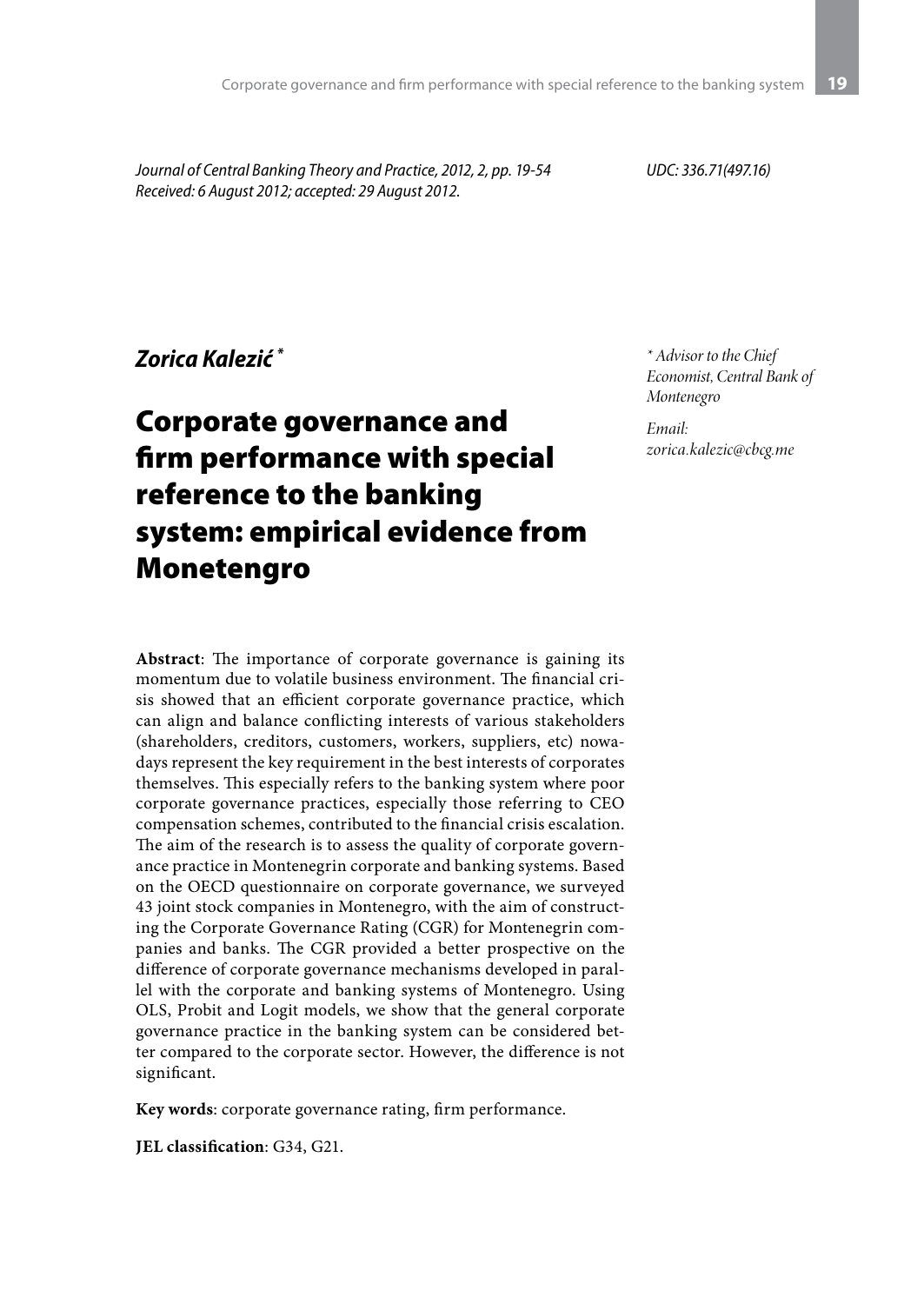# **1. Introduction**

Concerning the quality of corporate governance practice and the institutional framework, Montenegro still lacks a comprehensive analysis of its main properties. This does not come as a surprise. As Klapper and Love (2006, p.3) argue, most of the existing literatures using "firm level corporate governance provisions" have been studied in the context of OECD countries and the USA. However, limited attention has been paid to emerging markets and its corporate governance characteristics. Only recently have authors shed additional light on the corporate governance practice in emerging markets (Black, 2000).

The corporate governance practice in Montenegro relies heavily on the existing legal framework, which includes several laws and bylaws, sets of decisions, directives, codes and rules enforced mainly by Governmental bodies (the Ministry of Finance and the Ministry of Justice) as well as independent bodies such as the Securities and Exchange Commission of Montenegro and the Central Bank of Montenegro. However, against the backdrop of the underdeveloped and shallow capital market, almost nonexistent market for managers, underdeveloped incentive and monitoring schemes for managers, implementation gap in the corporate governance framework appears to be the fundamental weakness of the Montenegrin corporate system. Nonetheless, taking into consideration that the process of transition started rather late in Montenegro (after 2001), it is rather unreasonable to expect that the transfer of ownership through the process of privatisation would lead toward immediate development of the corporate governance practice.

After the process of privatization, various foreign investors invested in Montenegro, introducing corporate governance mechanisms characteristic for the corporate governance practice from the country of their origin. In addition, the Mass Voucher Privatisation (MVP) in Montenegro created dispersed owners who had limited knowledge regarding their role and responsibilities and rights. The process was followed by a quick ownership concentration with the creation of large-block owners in the time span of five years (2002-2005). Consequently, the current ownership concentration of Montenegrin joint stock companies is very high (the largest owner holds on average more than 60% of ownership in 2011). High ownership concentration, *inter alia*, signals that complementary corporate governance mechanisms do not exist or they might not be sufficiently efficient.

High ownership concentration is not rare in the case of transition economies. As Gutierrez and Tribo (2003) argue that ownership concentration, especially in the case of closely-held corporations, with control shared by a small number of shareholders, is "a mixed blessing." With concentrated ownership, a large owner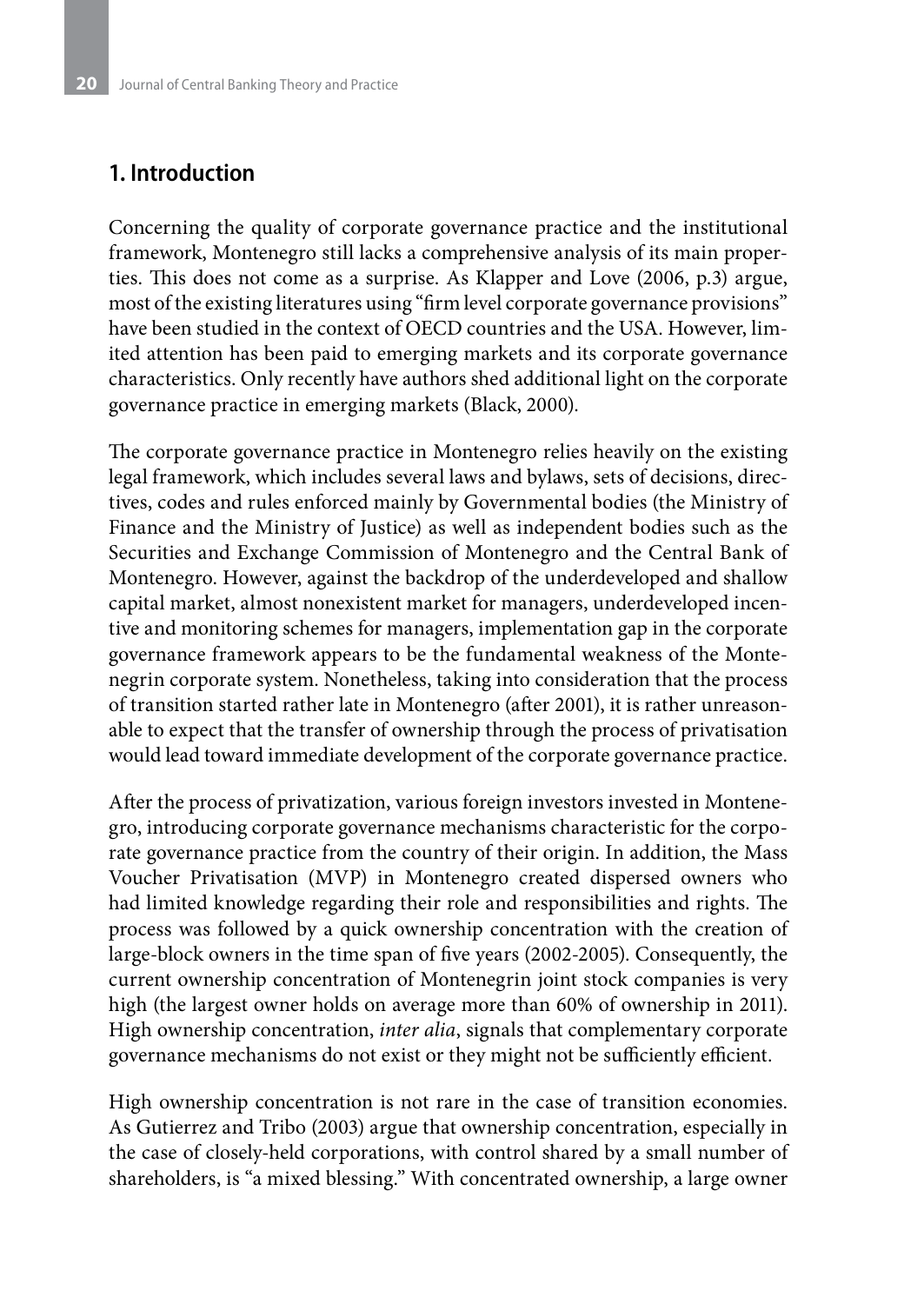can easily monitor and control behavior of managers, however in case when they can obtain private benefits at the expense of minority shareholders they will be keen to divert decision in order to achieve those private benefits (Shleifer and Vishny, 1986 and Burkart et al., 1997).

As for the banking system in Montenegro, there is a clear difference between the corporate governance practice in the corporate and banking sectors. According to Mehran et al. (2011, p.3) the most prominent difference is the fact that banks have far more stakeholders compared to the corporate sector. Namely, every shareholder may be considered as a stakeholder. The magnitude of stakeholders reflects as well as a divergence in interests of different stakeholders in the banking system. While shareholders are more interested in short term benefits such as dividends i.e. achieving efficient financial result, deposit holders have a much forward-looking perspective, being primarily interested in bank stability. There is an obvious conflict of interest between stakeholders that can be efficiently aligned only through potent corporate governance mechanisms.

The research has two aims. First, creation of the Corporate Governance Rating for Montenegro provides an assessment of the quality of corporate practice analyzed through prospects of its convergence with the OECD principles. Second, using Probit and Logit models we analyze whether the corporate governance practices in the corporate sector and the banking system diverge. The assumption is that due to the fact that the banking system in Montenegro is almost entirely foreign-owned, with imported corporate governance practice, supervised by the special institution unlike the corporate sector, governed by a different legal framework (the Banking Law) and international practices (Basel principles), the corporate governance practice might be more advanced when compared to the corporate sector.

The paper is organized as follows. After this introductory part, the second section provides data properties of the survey results. The third and fourth subsections describe results obtained using OLS, Probit and Logit models and where results of the econometric investigation are analyzed, together with the main limitations of the empirical models. Subsection five summarizes key findings from this investigation and concludes the chapter.

# **2. Corporate Governance Ratings and Firm Performance in Montenegro: Empirical analysis**

In this section we will investigate the quality of the corporate governance practice in Montenegro with special reference to the banking system. Using the an-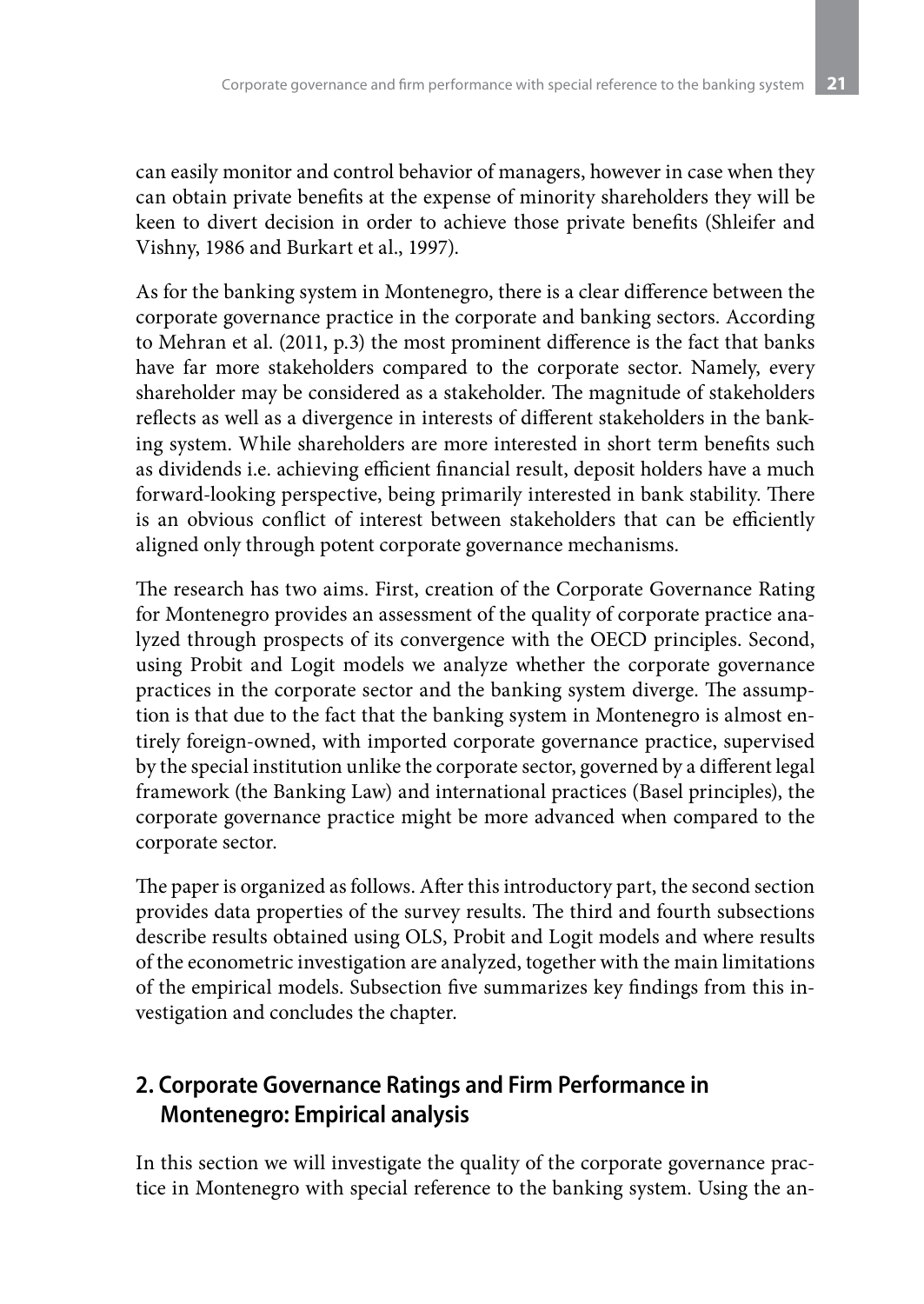nual survey conducted in Montenegro by representatives of the Central Bank of Montenegro, we obtained responses from 39 joint stock companies in Montenegro. The questionnaire was distributed to 107 joint stock companies listed on the Montenegrin Stock Exchanges - *Nex Montenegro Stock Exchange* and *Montenegroberza Stock Exchange* during the period February-May 2010. The interviews with enterprises were conducted personally by the researcher and her colleagues from the Central Bank of Montenegro, or via e-mail and fax. The response rate was relatively low, 36.8% or 39 of 106 companies replied to the questionnaire. Nevertheless, it is important to accentuate that all A-listed joint stock companies (12) replied to the questionnaire. Moreover, one should take into consideration that there were only 172 listed joint stock companies on both Montenegrin stock exchanges. Detailed information regarding the sample properties, quality of response, and design of the questionnaire, due to space limit can be obtained upon request. On the other hand, all 11 banks replied to the questionnaire.

The main survey output is the assessment of quality of the corporate governance practice in Montenegro with special reference to the banking system, and evaluation of the practice in the light of the basic OECD corporate governance principles. Replies of the corporate and banking sector were used for generating the Corporate Governance Rating (hereinafter: CGR) for Montenegro. The main idea was to assess if there is a significant discrepancy in the quality of the corporate governance practice between the corporate sector and the banking sector in Montenegro. The procedure as well as the methodology of generating CGR is explained in detail in subsection 2.2. An important contribution of this analysis will be to quantify the quality of the corporate governance practice in Montenegro, with special reference to the banking system and to assess its possible impact on firm performance.

The analysis is restricted by the characteristics of our (unavoidably) small sample cross-section data set. Among the well-known limitations of such data is the inability to address potential endogeneity in the model, to investigate dynamics existing among the variables, or to control for unobserved heterogeneity as well as the limited number of variables that can be used. Accordingly, the results will be used just as an additional indicator, to be interpreted in the light of theory and other empirical findings, to contribute to better understanding of the focal point of the research – assessment of the relationship between ownership concentration and firm performance in Montenegro.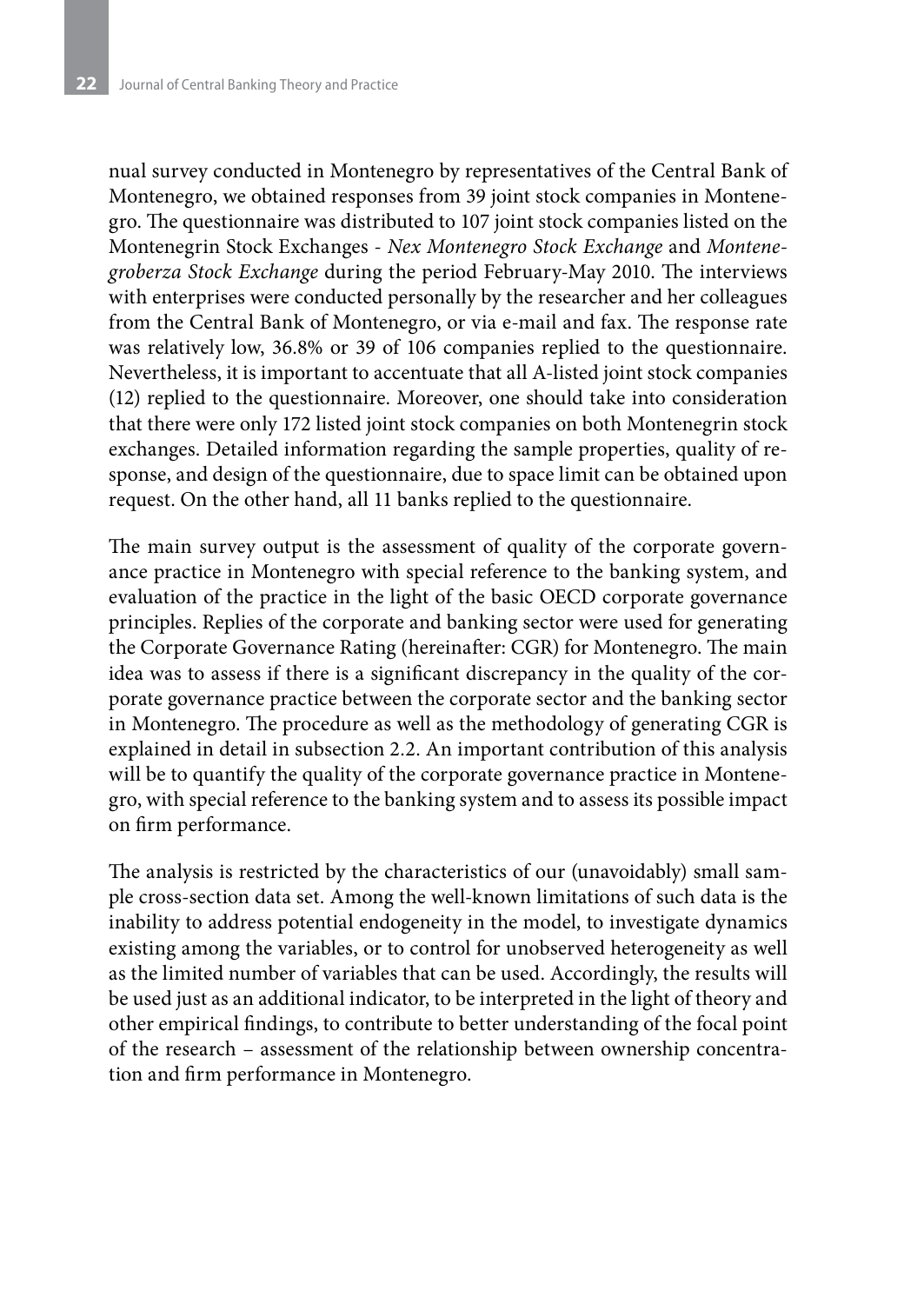### **2.1. Types and quality of Corporate Governance Ratings - a Short Note**

*"Way back in 1970, there was a Motown record that had as its catch phrase, "War, what it is good for? Absolutely nothin'!" Today, there are researches that suggest that the same can be said about corporate governance ratings."(John Palizza, 2010)*

The corporate governance industry, which rapidly developed in the last decade, plays an important, if not a major, role in the corporate governance policymaking of companies. The main purpose of the corporate governance rating systems is to provide a useful indication of the corporate governance quality of a specific company that should (at least, this is what the rating agencies claim) over time cause better economic performance and lower the cost of capital. At the same time, the corporate governance rating industry plays an important if not "a major role in corporate governance policymaking and, due to its impact on institutional investors, it effectively acts as de facto corporate governance regulator" (Calomiris and Mason, 2009). However, existing empirical literature that examines links between corporate governance ratings and firm performance remains highly inconclusive, showing substantial heterogeneity of findings and no robust evidence that corporate governance ratings contribute to increase of the firm value or to the quality of corporate governance practice (Black, 2001; Klapper and Love, 2004; Durnev and Kim, 2005; Black et al., 2006; Mehdi, 2007; Larcker et al., 2007; Bhagat and Bolton, 2007; Daines et al.2008, Bauer et al.2004, Renders et al., 2010; Garay and Gonzalez, 2008 etc.).

One of potential reasons why empirical literature fails to find a significant impact of corporate governance ratings on firm performance is due to the fact that "there are a very few reliable metrics of corporate governance" (Ertugrul and Hedge, 2009, p.139). The critique of the corporate governance indices or corporate governance ratings is that it is extremely challenging to reduce the complexity of corporate governance practises into an integrated, reliable and informative quantitative indicator.

An additional critique refers to the prominent discrepancy in designs of corporate governance indices, usually focusing on only one dimension of corporate governance practice, which in turn may contribute to an increase of "white noise" for the potential investors in the decision-making process. The overall design of corporate governance ratings and, more importantly, the way in which the commercial rating companies are financed, according to recent literature, is a source of bias, contributing to increase of the agency problem and asymmetric information between companies and final investors.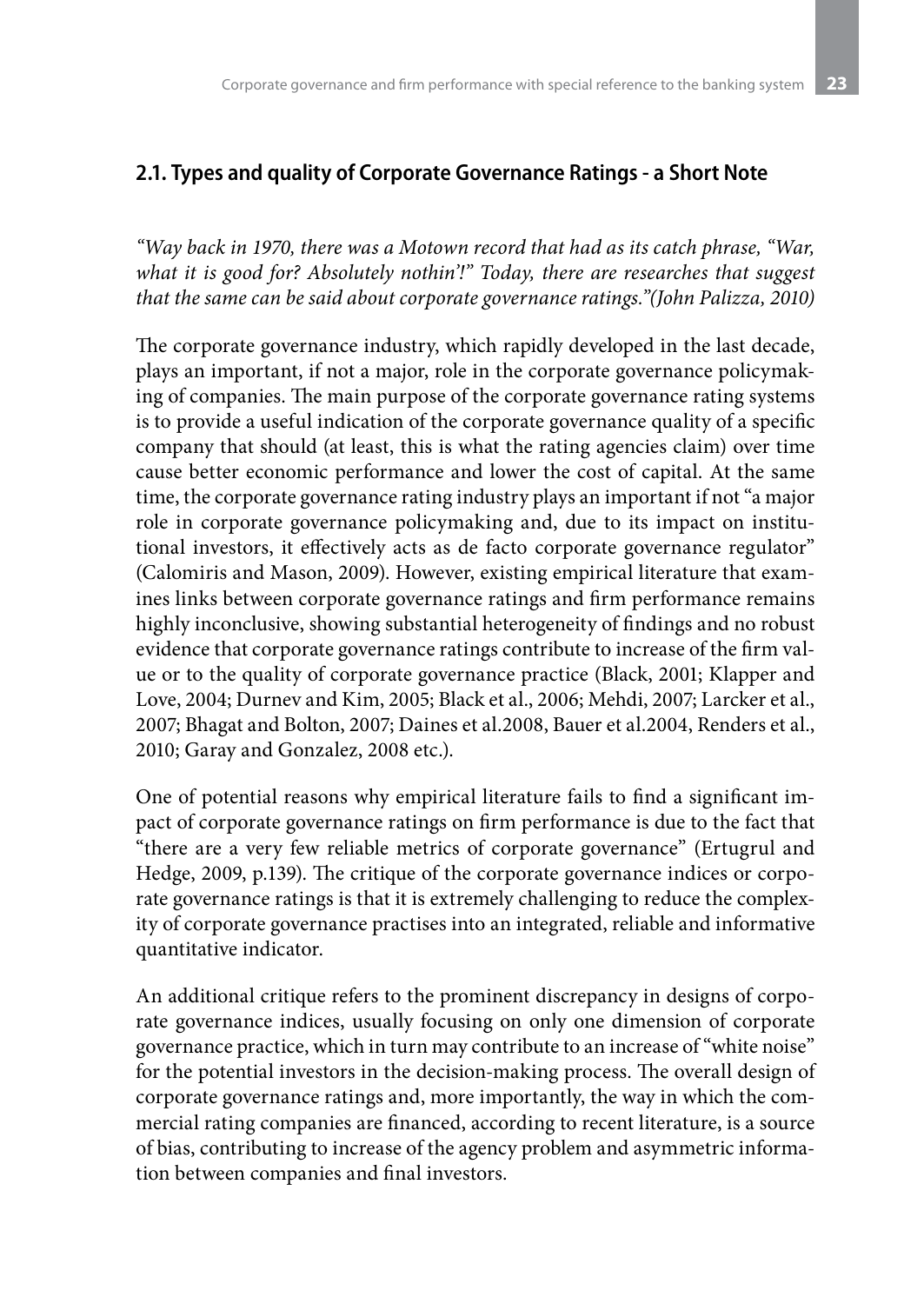The most prominent commercial service companies providing metrics ranking the quality of the corporate governance practice of public companies are International Shareholder Services (ISS), the creator of the "Corporate Governance Quotient" (CGQ); Governance Metrics International, the creator of the "GMI"; the Corporate Library producing TCL index; and Standard and Poor's (S&P).

| Corporate<br>Governance<br><b>Services</b>                                               | <b>Scoring System</b>                                                                                                                                                                                                                                                                                                                                                                   | <b>Information Sources</b>                                                                                                                                                                                                                                                                                              | <b>Access to Reports</b>                                                                                                                                                                                                                                                                                                                                |
|------------------------------------------------------------------------------------------|-----------------------------------------------------------------------------------------------------------------------------------------------------------------------------------------------------------------------------------------------------------------------------------------------------------------------------------------------------------------------------------------|-------------------------------------------------------------------------------------------------------------------------------------------------------------------------------------------------------------------------------------------------------------------------------------------------------------------------|---------------------------------------------------------------------------------------------------------------------------------------------------------------------------------------------------------------------------------------------------------------------------------------------------------------------------------------------------------|
| Governance<br><b>Metrics</b><br>International<br>-- GMI                                  | 1-10 (1=low, 10=high)<br>rating relative to other<br>companies in 7 categories<br>plus an overall score; 600+<br>variables in areas of board<br>accountability, financial<br>disclosure & internal<br>controls, reputational<br>and social responsibility,<br>executive compensation,<br>market for control,<br>ownership base and<br>potential for dilution and<br>shareholder rights. | Basic Rating: based on<br>public data including<br>regulatory filings,<br>press releases, news<br>articles, company Web<br>site. Comprehensive<br>Rating: public and<br>non-public data,<br>including company<br>policies, confidential<br>documents, board<br>and management<br>interviews provided<br>by the company. | After their first rating, and<br>with a signed non-<br>disclosure agreement,<br>GMI will send a company<br>their full report free of<br>charge. After the second<br>rating period, GMI will<br>send numerical scores,<br>but the company must<br>pay approximately \$1,000<br>for the report. Subscribers<br>have access to every<br>company's ratings. |
| Institutional<br>Shareholder<br>Services<br>-- Corporate<br>Governance<br>Quotient (CGQ) | 0-100 (0=low, 100=high)<br>rating relative to other<br>companies in the market<br>cap and industry peer<br>groups (2 scores); 61<br>variables in areas of board<br>of directors, audit, charter<br>and bylaw provisions, laws<br>of the state governing<br>incorporation, executive<br>and director compensation,<br>qualitative factors,<br>ownership and director<br>education.       | Public information<br>such as regulatory<br>filings, company Web<br>site and press releases.                                                                                                                                                                                                                            | Access to scores available<br>at no charge to company<br>only (not advisers) and<br>within reasonable limits (a<br>couple of times per year),<br>as well as after significant<br>company changes.<br>Subscribers have access to<br>all company scores.                                                                                                  |
| Standard & Poor's<br>- Corporate<br><b>Governance Scores</b>                             | 1-10 (1= $low$ , 10= $high$ ) rating<br>of 4 areas -- ownership<br>structure & influence,<br>financial stakeholder rights<br>& relations, financial &<br>information disclosure, and<br>board structure and process<br>-- as well as an overall<br>company score.                                                                                                                       | Public data and<br>confide internal<br>information provided<br>by the company and<br>interviews of directors,<br>management and<br>other key individuals.                                                                                                                                                               | A report is supplied to the<br>company requesting and<br>paying for the score and<br>report. If the company<br>agrees to make the score<br>public, it is available at no<br>cost on the S&P website.<br>Otherwise, the score and<br>report are available only<br>to the company. Note: A<br>downgraded score may<br>not be withdrawn.                   |

**Table 1: The main characteristics of rating agencies in the United States**

Source: Investor Relation Update on Corporate Governance, 2009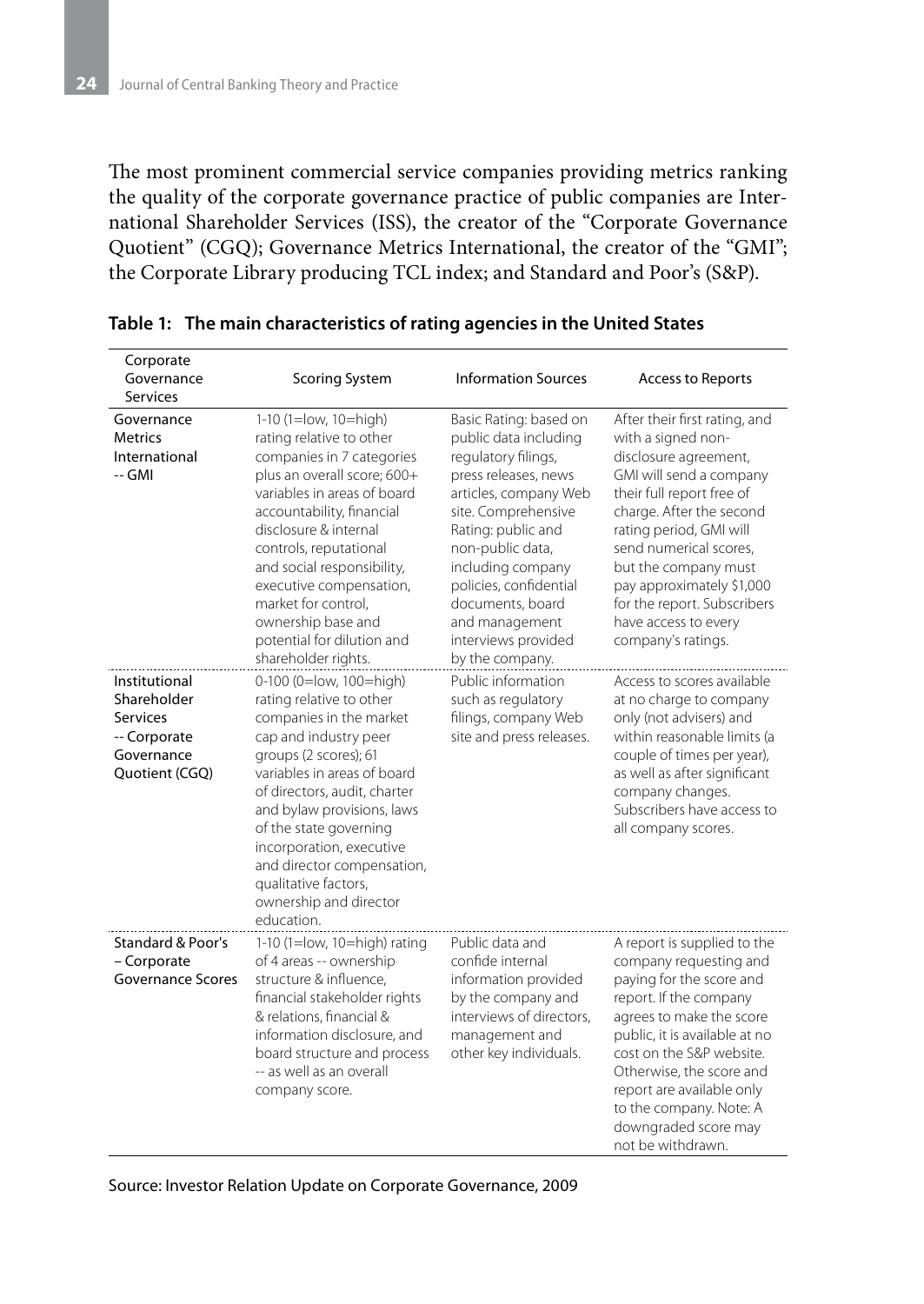On the other hand, Core et al. (2006, p.141) argue that the relationship depends upon the awareness of investors. In case investors are familiar with poor performance or poor corporate governance in a company, this knowledge will be already incorporated and reflected in the stock price of the company. Consequently, one would expect not to find any significant relationship between corporate governance ratings and firm performance. However, if investors are surprised by the poor performance of a company, or its poor corporate governance practice, then one would expect a significant relationship between corporate governance rating and firm performance.

In the context of transition economies, Black (2001) argues that in developing countries where the corporate governance institutional environment is not developed, good corporate governance practice stands out and contributes to the better corporate governance practice generally. On the other hand, Black argues that the weak impact of corporate governance practice in developed economies might be due to the fact that the quality of the corporate governance behaviour of companies is at the very start of their existence very high, restricted and moulded by the comprehensive set of "securities law, corporate law, stock exchange rules, and general behavioural norms" which are unanimously accepted. However, in the environment where this behaviour is rather the exception than general practice, beneficial effects of corporate governance practice on firm performance can be expected. Similar findings are reported by Chong et al. (2009), arguing that better firm level practices in Mexico contribute to better firm performance. Similarly, Klapper and Love (2004) argue that in the case of emerging economies, firm-level corporate governance characteristics matter more. In a bad corporate governance environment (reflected mainly in a poor enforcement of the existing corporate governance legal infrastructure), it is more likely that the companies with better corporate governance practice would have obvious advantage in terms of better firm performance in comparison to those companies that lack corporate governance practice. Similar findings as well as similar arguments can be found in broad literature assessing the quality of corporate governance.

Taking into consideration existing empirical literature, it is evident that the link between the quality of corporate governance and the firm performance remains open for further discussion. However, although highly inconclusive, the literature provides enough evidence that in developing economies those companies with better corporate governance practices might experience greater added value in terms of better firm performance in comparison to companies in developed corporate governance systems where good corporate governance practice is standard. Consequently, thinking of Montenegro as a young, developing transi-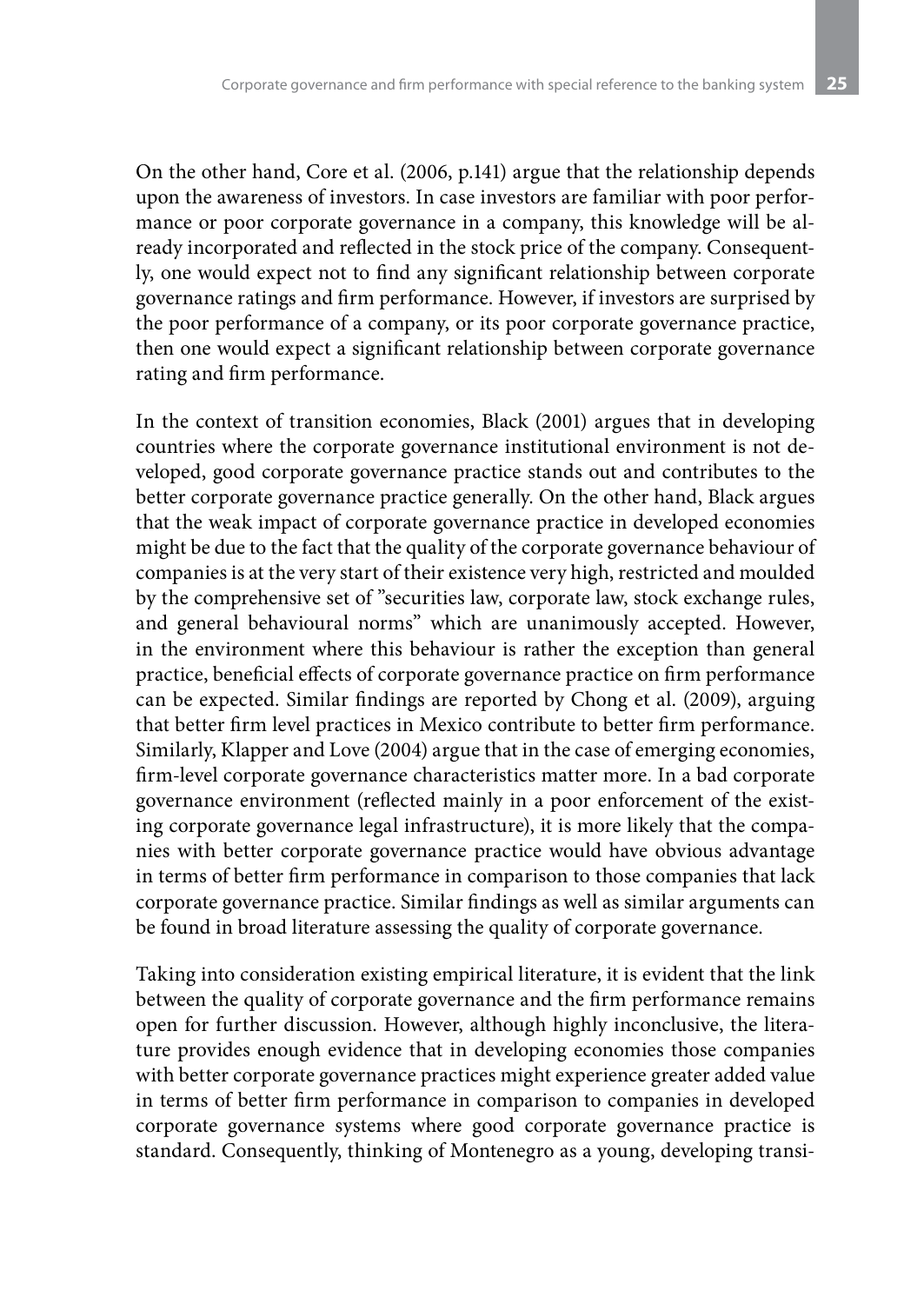tion economy, one might argue that a positive effect of the corporate governance on firm performance might be expected.

### **2.2. Sampling methodology: Creation of the Corporate Governance Rating (CGR) for Montenegro**

Commercial corporate governance services provide various corporate governance indices with the leading idea to use a quantitative approach - i.e. a single number or a grade - to assess the quality of corporate governance practice in a company. Nevertheless, although aiming only to analyze, the outcome of the agencies' assessing process was that they became an active policymaker, using actively their advisory role to mould and change the corporate governance of companies, thereby affecting the corporate governance practice at the national level. Thus, their relative importance and social responsibility increases, especially if we take into consideration, as described in Section 4.5.1, that the existing literature argues that corporate governance indices are imperfect tools, used as proxies for corporate governance quality, with existing differences in the used methodologies, imperfection of designs, and samples used. A part of the empirical literature is highly suspicious concerning the quality of the corporate governance rating, arguing that even if they were in a position to make a choice between one variable and some index as a proxy for corporate governance, they would rather select one variable instead of the index (Bolton et al., 2007, p.5). Nonetheless, we do find it rather unlikely that one variable could reflect the quality of corporate governance at the national level. Moreover the corporate governance indices currently represent the only tool that can be used for the comparison of corporate governance practices across companies. Aware of all imperfections, especially regarding the fact that a single number cannot capture the specific circumstances in which a company works, corporate governance indices still present the widely used tool that can be used to proxy for corporate governance quality (Black et al, 2001; Black et al. 2006a; Black et al., 2006b; Chong and Lopez de Silanes, 2006; etc.)

One of the main challenges is to create a corporate governance index that will efficiently assess the quality of corporate governance at the national level. As seen in subsection 4.5.1., at this point there is no consensus on the quality, methodology and design of corporate governance indices. Moreover an additional question is whether the "one size fits all" approach to the assessment of corporate governance practice is a viable approach (Drake, 2003 p.25). Taking into consideration that a tailor-made, i.e. unique approach of creation of corporate governance does not exist, the principles and recommendations introduced by the supranational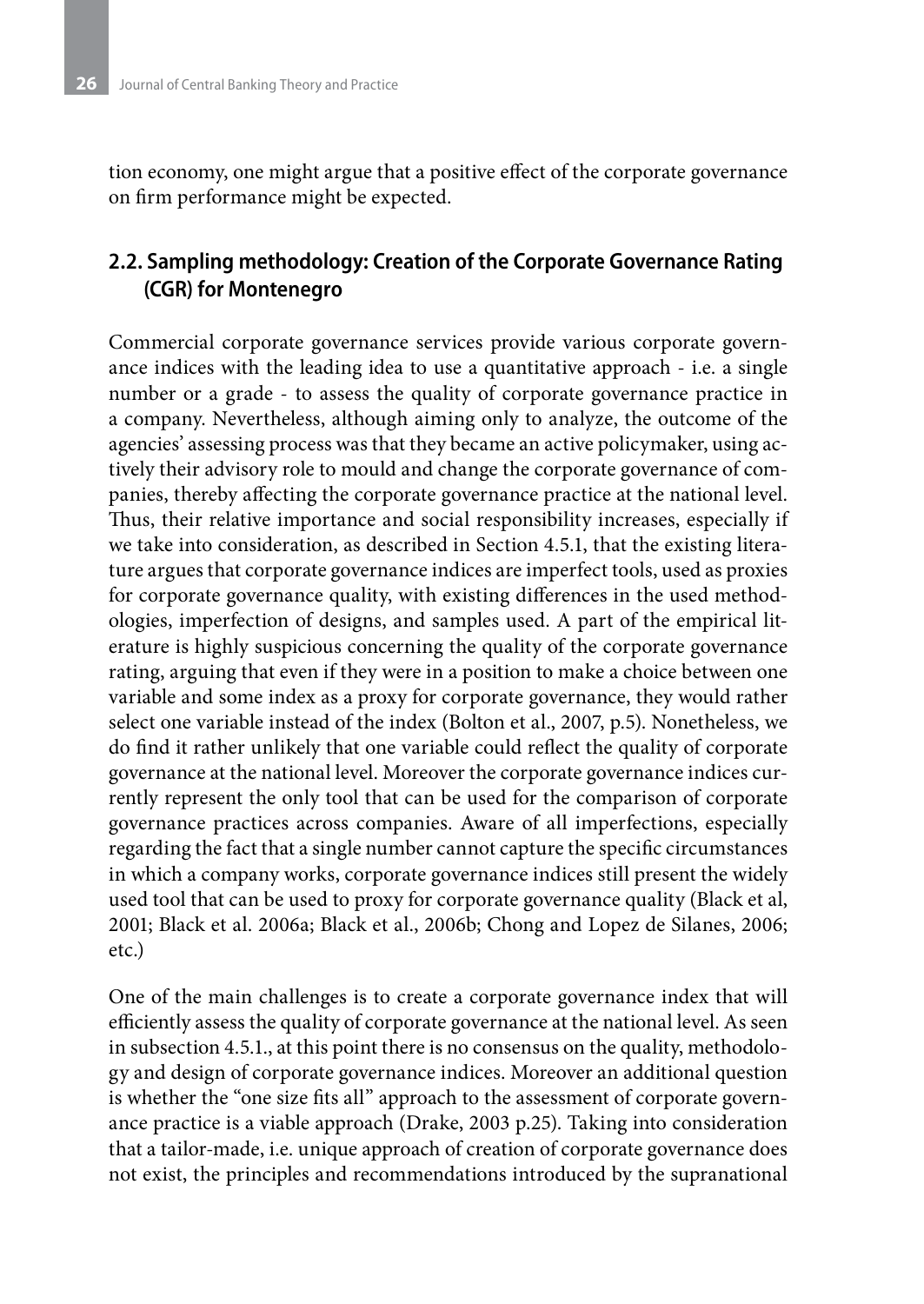authorities, the OECD and the World Bank (IFC), were chosen as the basis for the corporate governance index used in the empirical in this Chapter. At the same time, we are aware that the OECD principles do not directly apply in case of developing countries such as Montenegro. Namely, according to Van der Berghe and Leavray (2003, p. 78) implementation of the OECD principles relies on three preconditions: (i) existence of a good legal corporate governance legal infrastructure, which can enforce a rule of law; (ii) existence of a good communication and information flow among market participants (investors, owners, managers, etc.); and (iii) a good educational structure of investors who are informed, know their rights and possess full capacity to enforce them.

The questionnaire that was used in the survey is relatively extensive and consists of 86 questions (the content of the Questionnaire is available upon request). The choice of questions on the corporate governance practice assessment in Montenegro is based on the questionnaire that has been developed for the *Country Reports on the Observance of Standards and Codes* (hereinafter: ROSC) by the *International Finance Corporation* (IFC). It benchmarks the country's observance of corporate governance against the OECD Principles of Corporate Governance. With the questionnaire we try to assess the compliance of Montenegrin enterprise corporate governance practice with each OECD Principle of Corporate Governance. Simultaneously, the questionnaire included the three dimensions of the corporate governance rating systems that represent global criteria, included in all corporate governance rating designs. These global criteria refer to: a company's attitude toward basic shareholders rights and antitakeover defences, a company's board structure; and a company's level of disclosure (Berghe and Levrav, 2003, p.76).

However, as mentioned, the design of the questionnaire was primarily based on the ROSC report of the corporate governance practice assessment at the national level. Argument for using the ROSC questionnaire is that it is designed for the quality of corporate governance practice at the national level rather than for the purpose of commercial, company level usage. This is in line with the aim of the model explained in the Subsection 4.6.3; to quantify the quality of the corporate governance practice in Montenegro at the national (aggregate) level. Additionally, ROSC, in contrast to commercial agencies (Deminor, S&P, ISS and CLSA) that keep their questionnaire designs undisclosed, provides clear and fully explained instructions on its questionnaire design including assessment methodology. Finally, the design of the ROSC questionnaire is comprehensive yet simple, understandable, and firmly attached to the basic OECD principles; in contrast to commercial questionnaires that are usually custom-made, including various categories and multiple variables and information for which a thorough longterm analysis of each company in the sample is needed. This would be difficult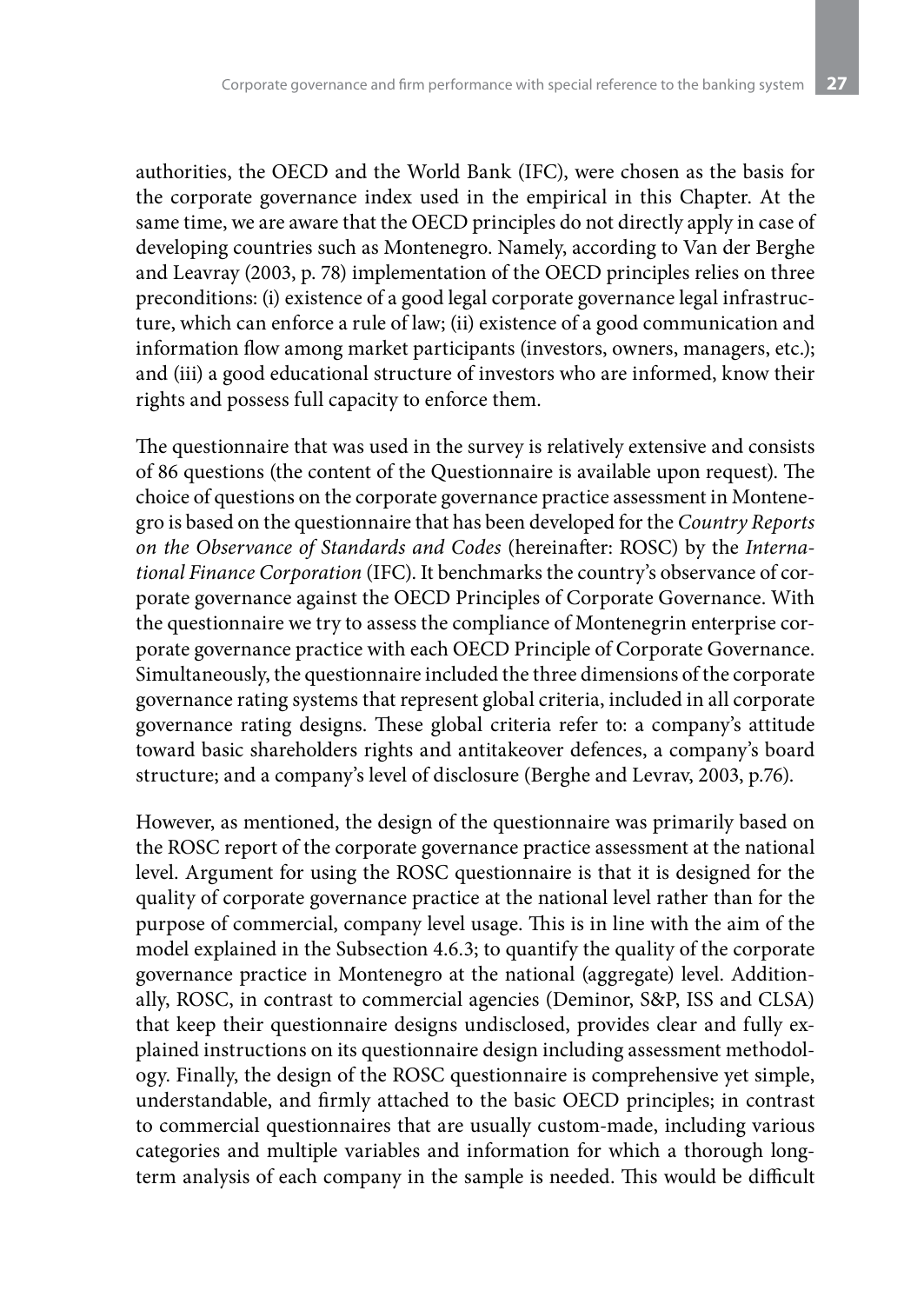to obtain in a single questionnaire, which was to be the source of information for generating corporate governance ratings.<sup>1</sup>

The questionnaire covers five subsections. The first subsection refers to the basic rights of shareholders. These include the right to: secure methods of ownership registration, convey or transfer shares; obtain relevant information on the corporation on timely and regular basis; participate and vote in general shareholders meetings; elect members of the board; and approve the authorization of additional shares and extraordinary transactions that in effect result in the sale of a company, etc. The second subsection covers the issue of equal treatment of shareholders. This includes equal treatment of all shareholders, including minority and foreign shareholders. In essence, this subsection refers to the issue of whether shareholders have the same voting rights, whether shareholders are well informed, whether they are informed about any changes in voting rights, etc. Also, the questionnaire examines the practice with respect to how voting proceeds in the case of nominees, whether all necessary information are disclosed by the board and managers, etc. The third subsection brings up the issue of stakeholders rights and the company's responsibility toward society, stressing the creation of an efficient legal framework which allows for stakeholders` rights to be protected and which enables efficient performance-enhancement mechanisms for stakeholders` participation in the company's activity. The fourth section is usually in the focus of commercial corporate governance agencies and refers to the issue of disclosure and transparency. This subsection covers the topics concerning the ability of the company to disclose: "The financial and operating results of the company, firms objectives, major share ownership and voting rights, members of the board and key executives, and their remuneration, material foreseeable risk factors, material issues regarding employees and other stakeholders, governance structures and policies", covering at the same time the issue of auditing (external and internal) of financial accounts (Reports on the Observance of Standards and Codes (ROSC) initiative). Lastly, the fifth component refers to the responsibility of the Board. This subsection covers the subject of the governance framework that should ensure "the strategic guidance of the company, the effective monitoring of management by the board, and the board's accountability to the com-

 $^{\rm 1}$  For example GovernanceMatrics International (GMI) has more than 600 variables in 7 different categories within its scoring system, and their average analysis of a single company may take up to three months.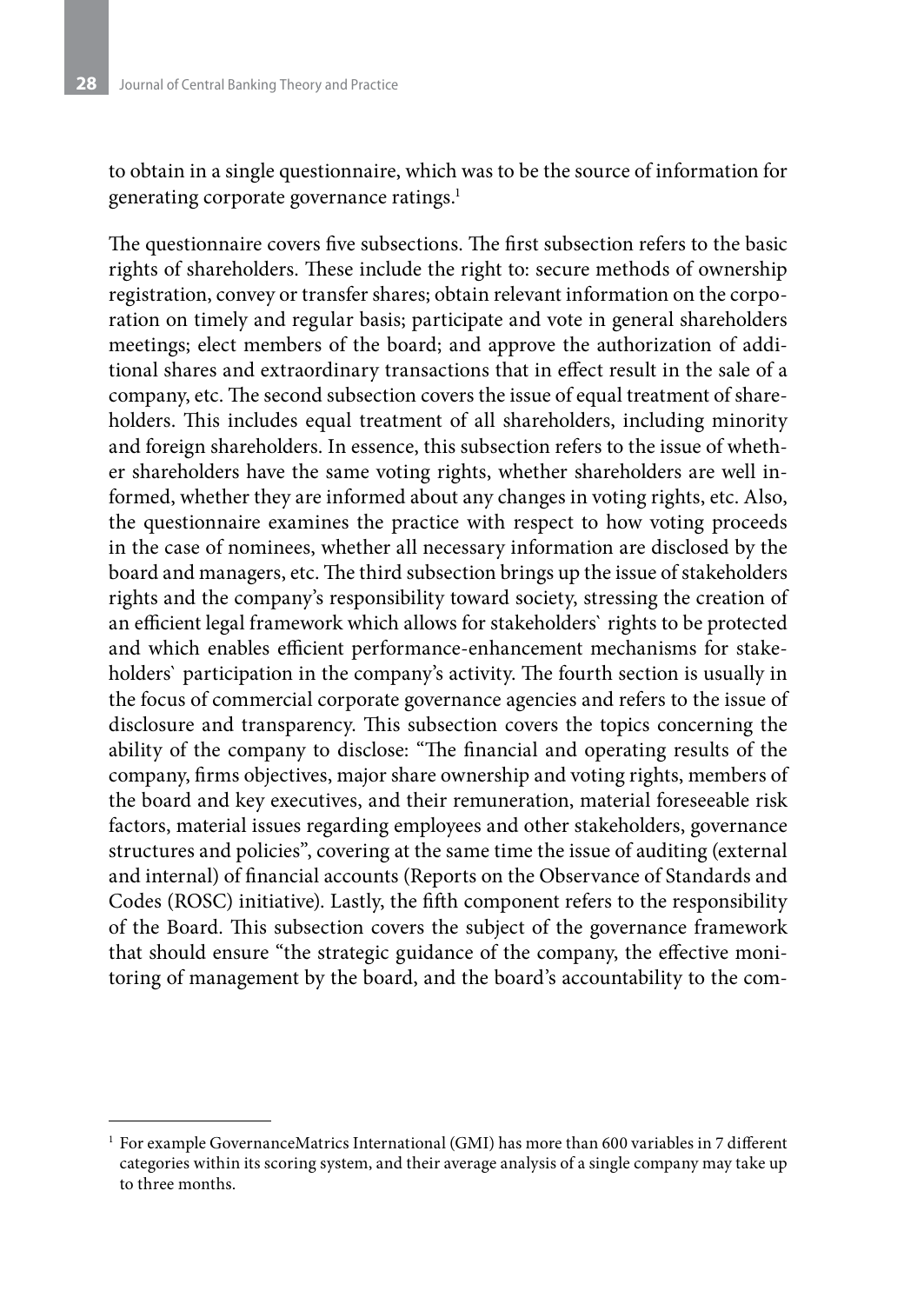pany and the shareholders"2 (*ROSC Corporate Governance Country Assessment Manual*, 2004).

Each statement (question) is given a grade, based on the company's level of observance of the principle. However, contrary to the ROSC practice of having 5 different grades<sup>3</sup>, in our assessment we included only three grades: **observed, partially observed** and **not observed**. **Observed** means that all essential criteria are generally met, with potential minor shortcomings and the ability to achieve full observance in the short term. **Partially observed** means that an implementation gap is present: while the legal and institutional framework is set to comply with the OECD Principles, practices as well as enforcement diverge substantially. Finally, **not observed** means the lack of full compliance with the OECD Principles and that no substantive progress toward observance can be achieved in the medium term horizon. With a view to obtaining a corporate governance index, qualitative grading has been quantified. Hence, to the grade Observed has been assigned grade 2, to the Partially Observed grade 1 and, finally, to the Not observed grade 0.

Another issue is the weighting of the corporate governance criteria, and then the scoring procedure. Namely, it is assumed that corporate governance indicators are weighted based on the priorities that are usually determined by discrete par-

<sup>&</sup>lt;sup>2</sup> "The board should fulfil certain key functions, including (1) Reviewing and guiding corporate strategy, major plans of action, risk policy, annual budgets and business plans; setting performance objectives; monitoring implementation and corporate performance and overseeing major capital expenditures, acquisitions and divestitures. (2) Selecting, compensating, monitoring and, when necessary, replacing key executives and overseeing succession planning. (3) Reviewing key executive and board remunerations, and ensuring a formal and transparent board nomination process. (4) Monitoring and managing potential conflicts of interest of management, board members and shareholders, including misuse of corporate assets and abuse in related party transactions. (5) Ensuring the integrity of the corporation's accounting and financial reporting systems, including the independent audit, and that appropriate systems of control are in place, in particular, systems for monitoring risk, financial control, and compliance with the law. (6) Monitoring the effectiveness of the governance practices under which it operates and making changes as needed. (7) Overseeing the process of disclosure and communications." ( ROSC Corporate Governance Country Assessment, Macedonia, 2004)

<sup>&</sup>lt;sup>3</sup> According to the ROSC gradation, each response in respect to the level of observance of a certain principle can obtain one of five different qualitative grades: "**Observed** means that all essential criteria are generally met without any significant deficiencies. **Largely observed** means that only minor shortcomings are observed, which do not raise any questions about the authorities' ability and intent to achieve full observance in the short term. **Partially observed** means that while the legal and regulatory framework complies with the OECD Principles, practices and enforcement diverge. **Materially not observed** means that, despite progress, the shortcomings are sufficient to raise doubts about the authorities' ability to achieve observance. **Not observed**  means that no substantive progress toward observance has been achieved.", ( ROSC *Corporate Governance Country Assessment Manual*, 2004)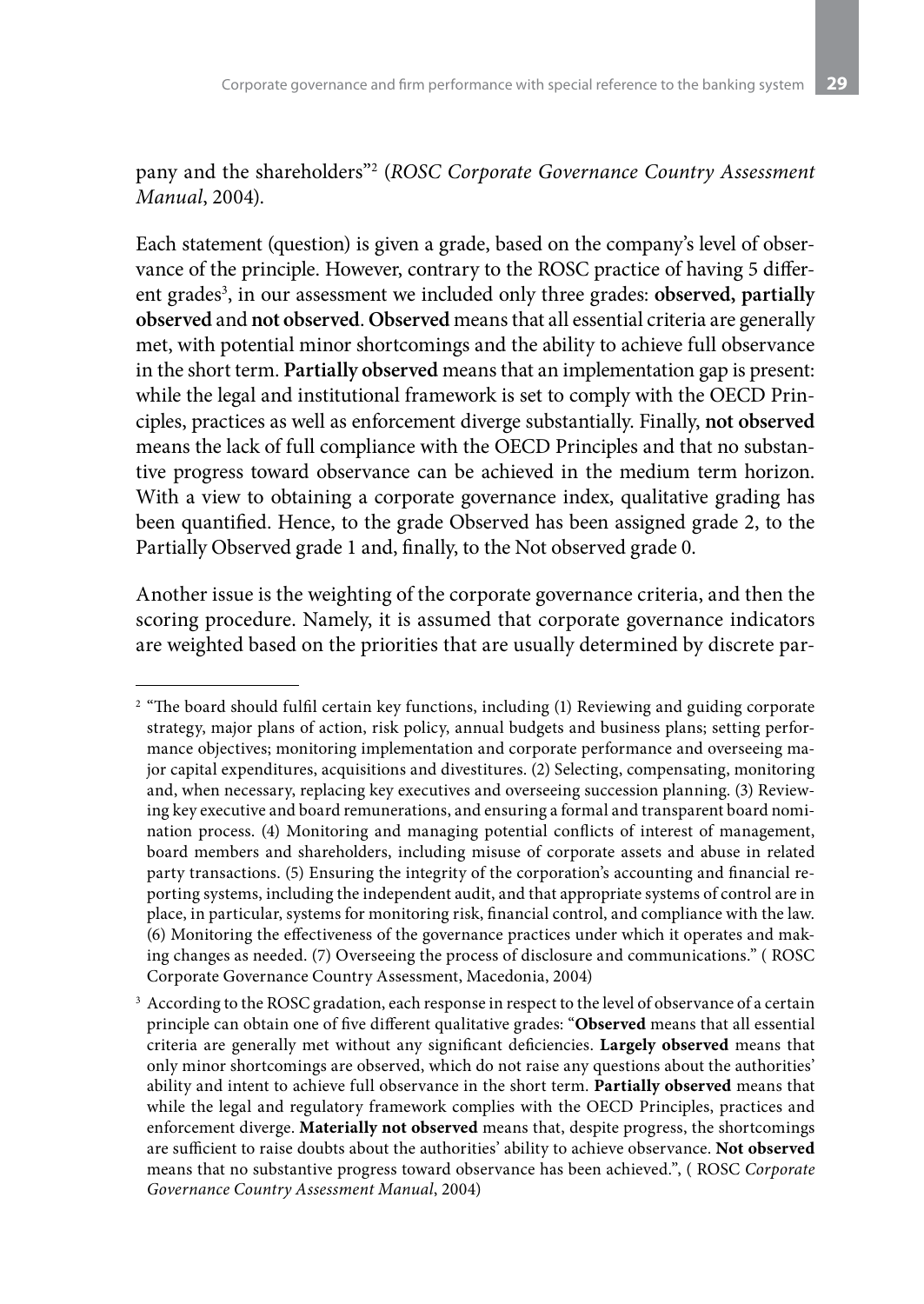ties (commercial services). The usual division of the "relative importance" of the corporate governance criteria are provided in Figure 1:



**Figure 1: Hierarchical Framework of Governance Typology** 

Source: Scorecard for German Corporate Governance

Taking into consideration that the questionnaire emphasis was on the basic corporate governance practices and international (OECD) codes, the adopted strategy for weight assessment is based on the principle that each question (Principle) has the same importance. Namely, the underlying assumption is that some basic shareholders rights are enforced by the Law, and they are generally observed across the corporate governance practice of enterprises in Montenegro. However, some more subtle principles that are less seen in the case of transition economies (especially those that are referring to the rights of stakeholders and treatment of minority shareholders), are just partly observed. Consequently, the principle of the grading system is to ascribe equal importance to each issue and not, for example, to give less importance to more subtle and less expected properties of the corporate governance practice in Montenegro. In this way is created a more clear distinction between companies that do not have developed corporate governance behaviour and those companies which implement more advanced corporate governance practice.

To sum up, although today we have a growing body of corporate governance services, still there is no unanimous "one fits all" rating that could be used as standard at national and company level. As Daines et al. (2009, p. 11) argue, there have been "many attempts to develop a rating that would reflect the overall quality of a firm's governance". However, the conclusion is that the corporate governance is a subjective concept and that a "one fits all" approach is neither realistic nor desirable. The strategy chosen for the assessment of the Montenegrin corporate governance practice in the corporate and the banking sector follows the design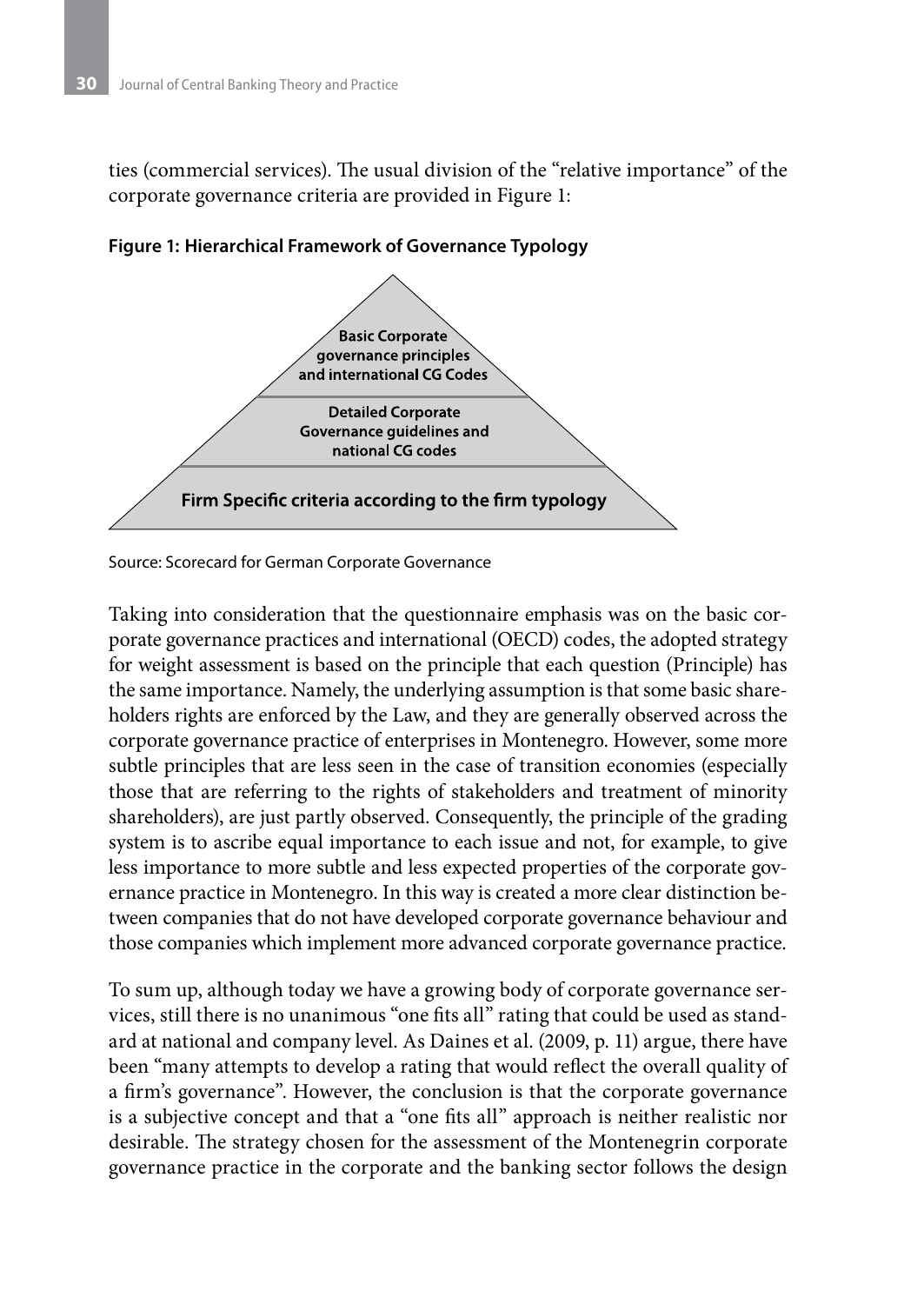and scoring of the internationally recognized questionnaire created on the basis of internationally recognized corporate governance principles. However, the weighting process is based on the discrete assessment of the researcher, taking into consideration the current national corporate governance system in Montenegro. Aware of all limitations that the aggregate corporate governance ratings have for more comprehensive analysis, the composite rating still represents a viable tool for the quantification of the corporate governance practice.

# **3. Corporate governance rating and corporate performance in Montenegro - Linear regression**

Based on the replies from the questionnaire that was distributed in the CBM survey and knowledge of the empirical literature, an initial list of variables was created to be used in the econometric analysis of the relationship of the corporate governance rating to firm performance. The list of variables, including short descriptions is presented in Table 2.

| Description of variables                                                                                                                                                           | Variables-dummy<br>and continuous<br>variables used in<br>empirical models | Mean   | Standard<br>Deviation | Max   | Min          | Dummy variables-<br>% of observations<br>that take a value<br>of 1 |
|------------------------------------------------------------------------------------------------------------------------------------------------------------------------------------|----------------------------------------------------------------------------|--------|-----------------------|-------|--------------|--------------------------------------------------------------------|
| Corporate Governance Rating for<br>Montenegrin companies. Range of<br>the Rating is 0-160                                                                                          | CGR<br>MontenegroSIZE                                                      | 63.3   | 12.09                 | 89    | 35           | n/a                                                                |
| <b>LNSIZE-</b> Natural logarithm of the<br>book value of assets in 2009 in Euros*                                                                                                  |                                                                            | 17.06  | 2.16                  | 20.84 | 11.77        | na                                                                 |
| <b>BOARD SIZE</b> - the number of Board<br>members in 2008                                                                                                                         | <b>BOARD SIZE</b>                                                          | 4.02   | 2.13                  | 12    | 4            | n/a                                                                |
| <b>Financial ratio ROE (Return on</b><br><b>Equity</b> ) - shows how profitable a<br>company's assets are in generating<br>revenue. Calculated as ROA=net<br>income/total equity** | ROA                                                                        | 0.0052 | 0.034                 | 0.098 | $-0.06$      | n/a                                                                |
| <b>MEETINGS-the number of Board</b><br>meetings during 2008.                                                                                                                       | <b>MEETINGS</b>                                                            | 9.78   | 4.96                  | 18    | 3            | n/a                                                                |
| <b>PRESENCE-Dummy variable takes</b><br>value 1 if 50% of the Board members<br>(quorum) at the half of the Board<br>meetings was present, 0 otherwise                              | ABSENCE                                                                    | 0.63   | 0.48                  | 1     | $\mathbf{0}$ | 42%                                                                |

#### **Table 2: List of variables used in empirical models with summary statistics**

\* Source: Commercial Court of Montenegro

\*\* To assess the impact of the corporate governance index on operating performance, we follow Core, Gray, and Rusticus (2006) and regress measures of future operating performance (2009) on governance ratings in 2008. Source: Author's calculations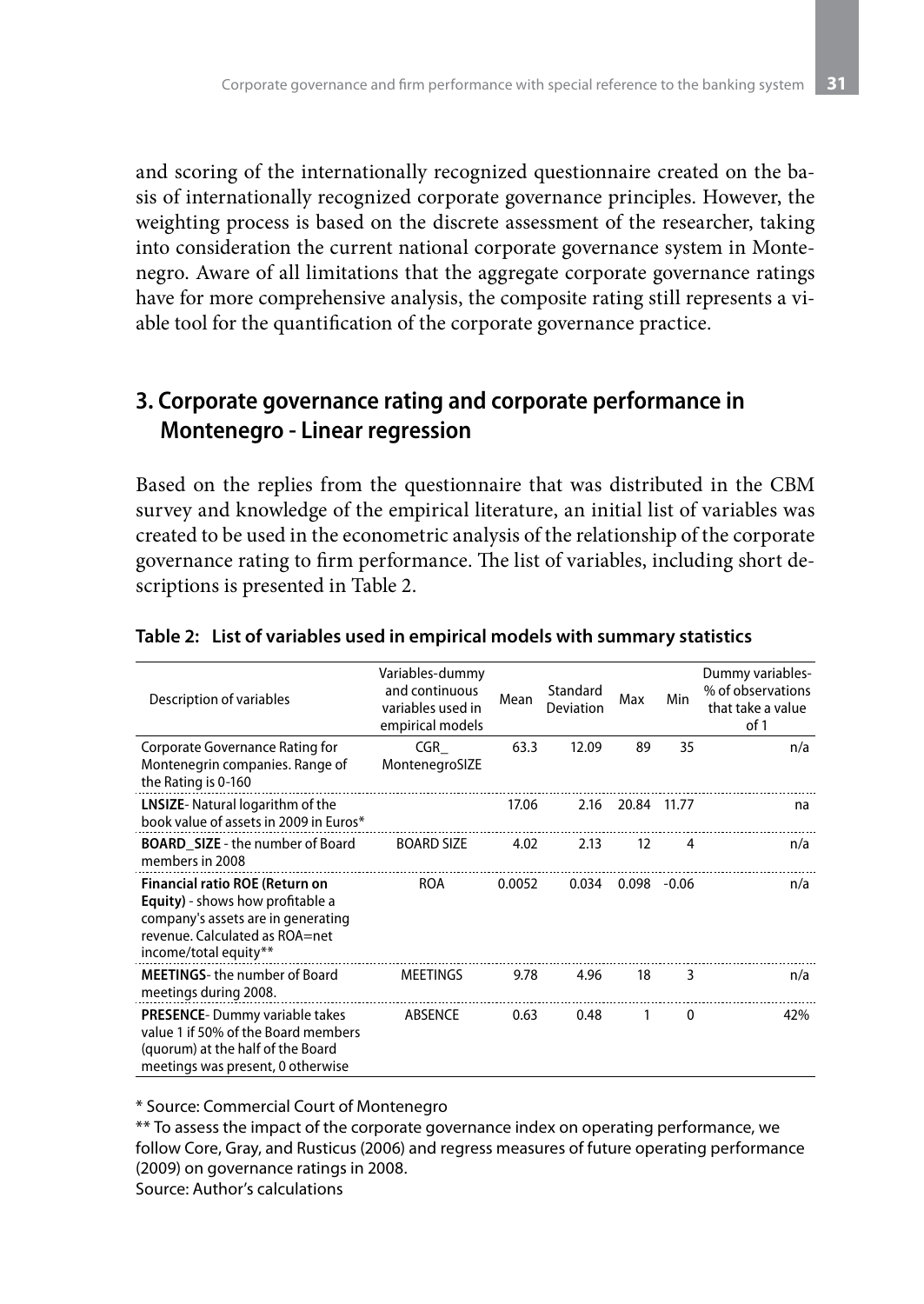The variable LNSIZE controls for the impact that the company's size might have on the firm performance. The value of the natural logarithm asset, denominated in Euros, is used as a proxy for the size of the company in the model. Following Core at al. (2006) and Ertugrula and Hedge (2003), we use the natural logarithm of the company's book value from 2009. According to the literature, the sign can go both ways. According to the Law of Proportionate Effect (or so called the Gibrat's Law) a firm's growth rate is independent of its size; on the other hand, Baumol (1959) argues that the rate of return increases with the size of the firm. However, the size, together with the significance of the coefficient in front of the variable, is not of primarily interest for our research.

The variable BOARD SIZE is an additional variable in the model that should explain whether the size of the board of directors of Montenegrin companies contributes to a better firm performance. There is a very broad and heterogeneous empirical literature on this topic alone. One part of the empirical literature argues that larger boards impede good communication due to the increased costs of arranging meetings, achieving decisions with consensus; i.e. the problems that poor communication and slow decision making process in the large Board is prevalent over other potential positive features of large Boards (Jensen, 1993 and Lipton and Lorch, 1992, Yermack 1996, Esineberg et al., 1998, Guest, 2009). Moreover, according to Lipton and Lorch (1992) and Magnet (1992), board directors in the large Boards hesitate to criticize managers, which leads to a worse firm performance. Moreover, Lipton and Lorch (1993) argue that despite of the firm size, "one fits all" approach should be implemented, i.e. the size of the company is not important because 8-9 board members is the optimal size of a board. However, according to the latest empirical literature, the board size is affected by firm specific characteristics such as firm performance itself (Tobin's Q) and firm size (Lehna et. al, 2004, Coles et. al, 2008, Linck et al., 2008, Wintoki, 2007). Consequently, if the endogeneity is taken into consideration, empirical research finds no significant impact of board size on a firm`s performance (Wintoki, 2007, Frick and Berming, 2009); or, in the case of large firms, it finds a positive impact of large board size on a firm`s performance (Coles et.al, 2008). Moreover, according to Shelifer and Vishny (1997), the board size is just one of the corporate governance mechanisms that depend on the set of other corporate governance mechanisms.

One of the most prominent external corporate governance mechanisms that affect the quality of the board size and its impact on a firm`s performance is the market for corporate control. Based on the existing literature, the market for corporate control can substitute or complement board monitoring. According to the *complement hypothesis*, in the environment where the market for corporate con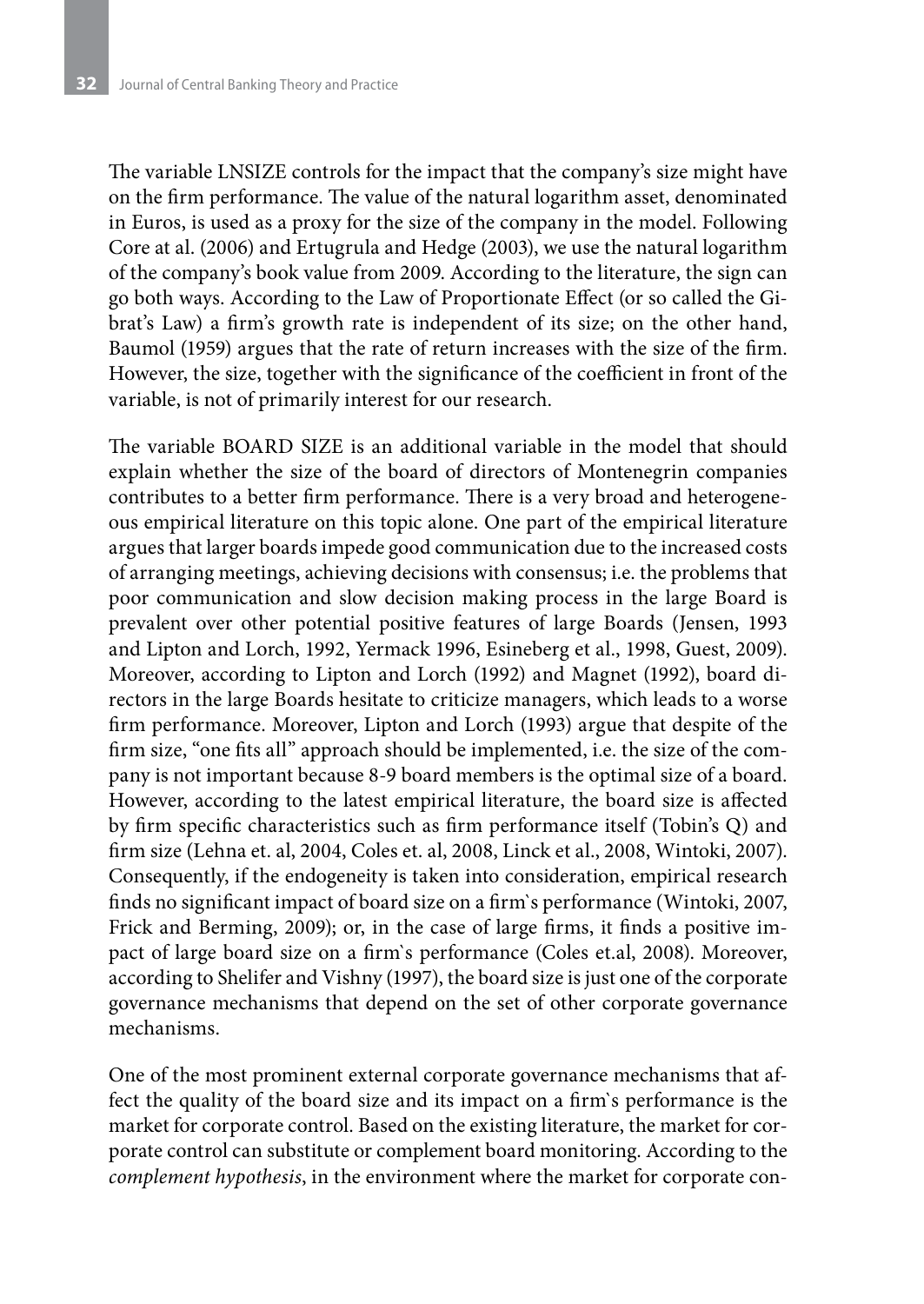trol is active, this external corporate governance mechanism can be used as an active monitoring tool for the board of directors. Namely, according to Harford (2003), directors are not retained when the takeover process is over, so it is more likely that the board members will be more active in the environment of loose antitakeover laws (i.e. developed market for corporate control) decreasing free riding behaviour among board members, increasing his/her participation in the board meetings and, finally, better monitoring managers, which in turn should contribute to a better firm performance (Cheng et al., 2007, p.121). On the other hand, the *Substitute Hypothesis* argues that the importance of the board decreases with the increase of importance of the market for corporate control. Namely, according to Mayers et al (1997), in the case of the insurance industry at least, the market for corporate control is a very powerful means of external management monitoring almost to the extent that the presence of the Board can be considered as literally excessive.

In the case of Montenegro, it is important to stress that in the sample, as well as in the overall market of publicly traded companies, most of the firms are small joint stock companies. More precisely, in the sample only three companies ("Elektroprivreda AD Niksic", "Telekom Douche AD" and "Aluminijski Kombinat Podgorica AD") can be considered as large joint stock companies. Furthermore, in an environment where the overall market consists of 348 joint stock companies, and with limited corporate governance legal infrastructure, the market for corporate control does not represent a viable instrument that might affect the behaviour of the board. Moreover if we look at the range of the variable BOARD SIZE it ranges from 4 to 9, with the mean of 4,02, and standard deviation of 2,13 which means that BOARD SIZE could hardly have the negative coefficient, showing that the board size might have negative effects on a firm`s performance in case of Montenegrin companies.

The variable ABSENCE explains whether the attendance of directors at the board meetings positively affects a firm`s performance. Recent (or the so called "after Enron") empirical literature deals with the problem of multiple directorship and the impact that it has on a firm`s performance. According to Booth and Deli, (1996); Loderer and Peyer, (2002); Carpenter and Westphal, (2001), multiple directorship has a beneficial impact on corporate value contributing through enhanced executive skills and diversified networking that "multi-directors" have. On the other hand, according to Fich and Shivdasani (2006) and Ferris (2003) directors who hold multiple board seats are not able to pursue efficient monitoring, because they become too busy. Consequently, the firm`s performance will suffer. Following the example of Jiraporn et al (2009, p.1163), the variable ABSENCE is constructed as the binary variable taking a 0 value if in the case of 50% of Board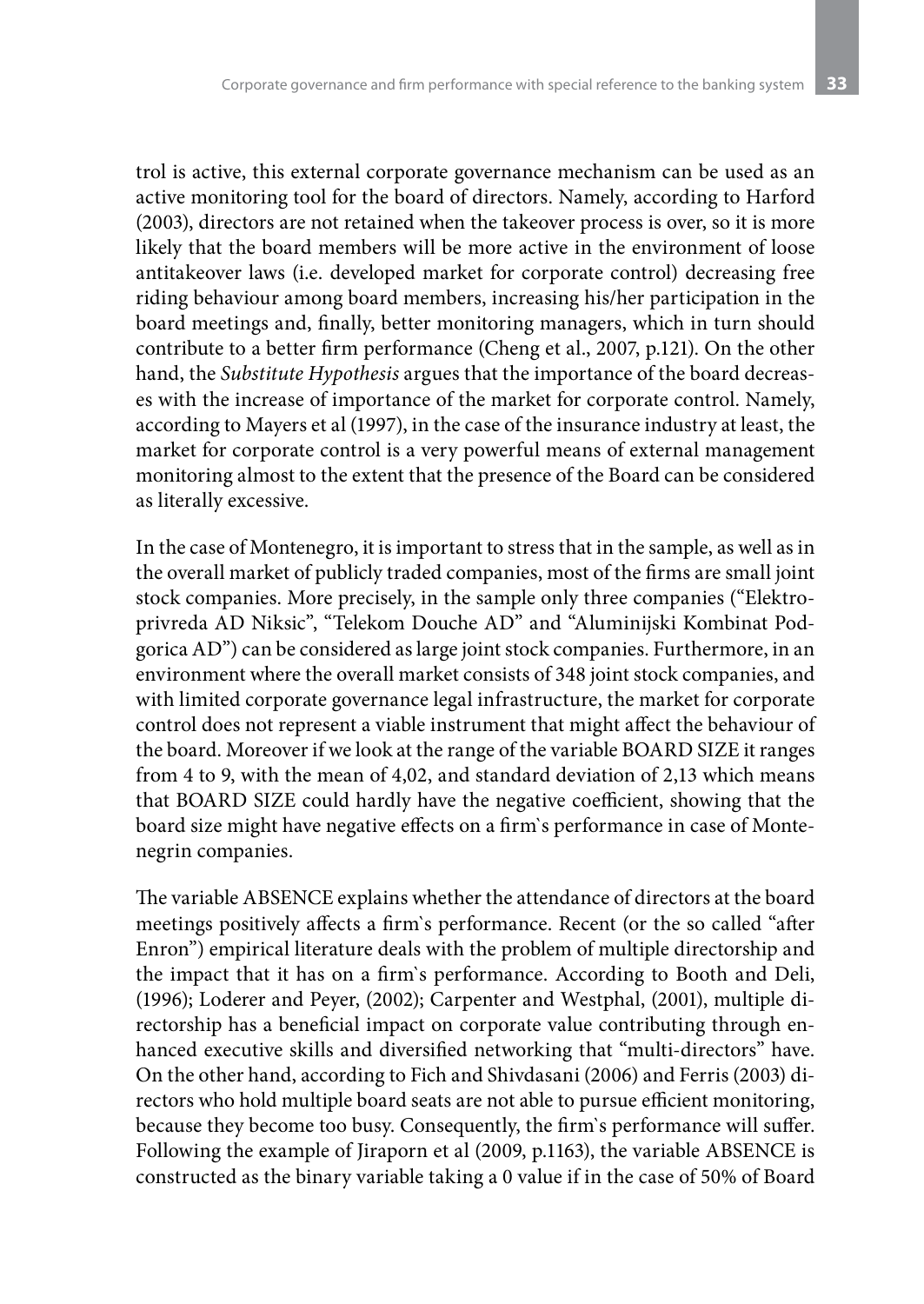meetings at least one director was absent. The reason for such a "strict" division<sup>4</sup> is the very fact that the problem of distance, which is usually mentioned as one of the most important obstacles to director's attendance, does not hold in the case of Montenegro. Namely, all 37 companies from the sample have headquarters in the capital city of Montenegro, so distance cannot be taken into consideration as an obstacle to director participation.

The variable BOARD MEETINGS shows whether the number of the board meetings held in the previous year impacts a firm`s performance. According to Vafeas (1999), the annual number of board meetings is inversely related to a firm`s value. In general, it is difficult to assess what the "optimal number of board meetings" is or whether it can be unified as a single number applicable for all types of companies. It is more correct to say that the optimal number of meetings is the one which assures the normal supervisory activities of the Board. This number does not have to be large, because having an excessive number of meetings might imply that the company faces extraordinary difficulties which need additional Board involvement, such as debate on acquisition or a restatement of financial statements (Brick and Chidambaran, 2010, p. 533) and that may send a negative signal to investors which, in turn, might decrease company value. Simultaneously excessive Board meetings might indicate that the Board is over monitoring managers, affecting their initiative, which in turn might contribute to a firm`s devaluation (Ma and Tian, 2009). On the other hand, board meetings that are "involved and motivated should provide greater levels of monitoring for any given board structure" (Evans et al, 2002, p.6). Similar findings are presented in the recent literature (Brick and Chidambaran, 2010; Chhaoccharia and Greinstein, 2007). With the mean value of 9.76 and a range between 3 and 18 in the case of Montenegrin companies, one might assume that the number of the Board meetings in the sample is larger than in similar studies (the highest observed value in the empirical literature dealing with this issue has a mean number of board meetings of 7,26), which might imply potential negative impact of the board meetings on firm performance.

The variable FIRM PERFORMANCE is the dependent variable in the model. As a proxy for firm performance we use accounting measures for profitability: Return on Asset (ROA); and Return on Equity (ROE). Firstly it has to be stressed that firm performance is a very complex category, being an outcome of various interlinked factors, of which corporate governance is just one of the elements (Berghe and Lavrau, 2003, p.72). An additional issue represents the measurement quality of a firm`s performance. Namely, the current literature argues that Tobin's

<sup>4</sup> Jiraporn et al. (2009, p. 1163) create a binary variable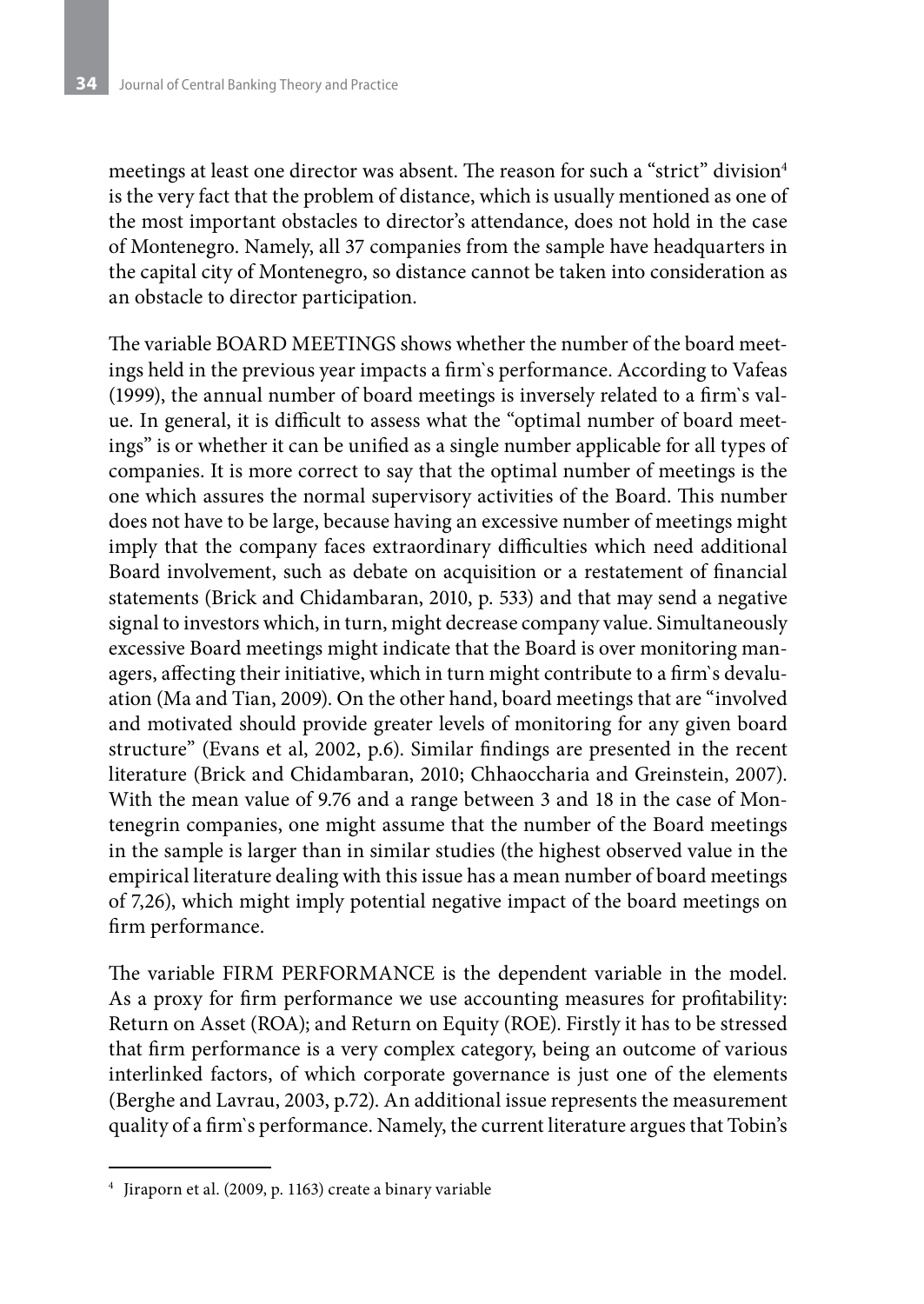Q might be a better proxy for company valuation, because it comprises investors' forward looking expectations (Demsetz and Lehn, 1985).Nonetheless, this might hold for economies with developed, liquid and deep secondary markets. But in the case of Montenegrin economy, which has 172 joint stock companies, and a very shallow underdeveloped capital market, with undiversified market products, and capitalization that is under 10% of the value of real GDP, Tobins'Q would distort the quality of a firm`s performance. Existing empirical literature assessing the relationship uses various measures of a firm`s performance, which can be grouped into two groups : (i) accounting measures of a firm`s performance such as ROA and ROE used in numerous empirical researches (Black, 2001; Klapper and Love, 2004; Larcker et.al, 2007; Mehdi, 2007) and (ii) market measures of a firm`s performance, i.e. Tobin's Q (Drobetz, 2004; Daines et al., 2008; Gompers et al., 2001). Consequently, we created three different measures of a firm`s performance: ROA, ROE and Tobin's Q. Taking into account the properties of these three proxies, the decision of the author was to abandon Tobin'Q as a proxy for firm performance. Namely, during 2009, the financial crisis had a strong impact on Montenegrin economy<sup>5</sup>. One of the consequences of the financial crisis was that the real sector experienced a strong shortage of external demand (mainly from the EU market) which contributed to the deterioration of their financial positions . This effect was strong concerning the capital market in Montenegro.. Market capitalization of the Montenegrin stock exchanges dropped by 71% yo-y. Moreover, the shares of 12 out of 36 companies in the sample were not subject to trade on either stock exchange during 2009. This additionally complicates the calculation of Tobin's Q for the purpose of estimation. Accounting measures have been used in the process of estimation. Although aware of the limitation of the accounting measures of firm performance, especially in the light of the still poorly implemented International Accounting Standards (IAS) in the accounting practice of Montenegrin companies, the preferable choice in the main results under this subsection remains the accounting measures of a firm`s performance.

Before interpreting the empirical results, the estimation model is explained together with the model diagnostics. The very first step in the process was the investigation of potentially missing data. In the sample, completed questionnaires by two companies were missing more than half of responses.<sup>6</sup> The strategy deployed was to keep only the individuals that have complete information on all 86 questions of the questionnaire, i.e. "list-wise deletion" was executed on two com-

<sup>5</sup> Estimated real GDP growth for Montenegro in 2009 is set at -5.7%. Source: Statistical Office of Montenegro (MONSTAT, 2010).

<sup>6</sup> Publicly traded company "MONTECARGO, AD" replied to 31 questions and "AUTOBOKA AD" replied to 40 out of 86 questions.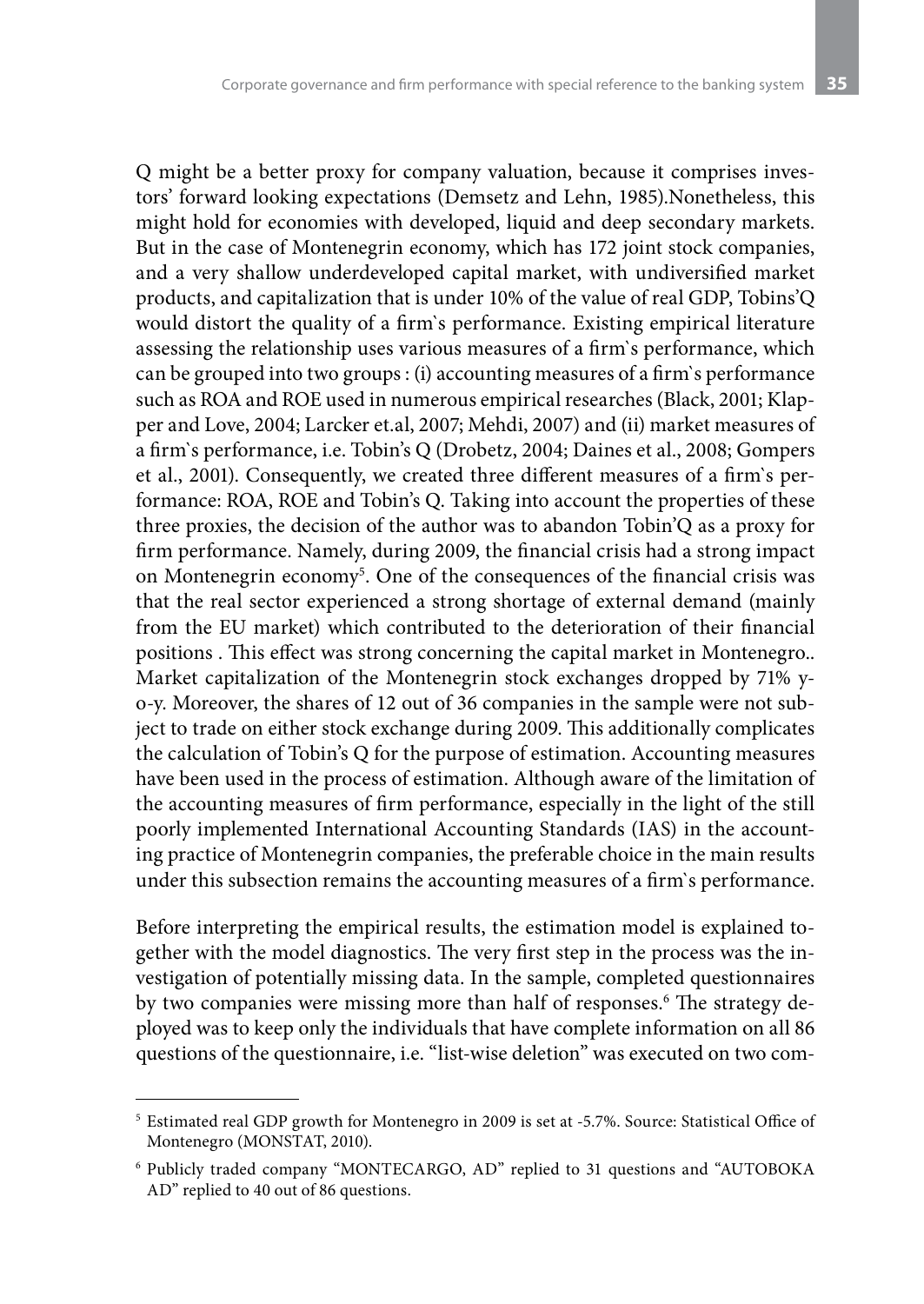panies that had incomplete answers. List-wise deletion produces a reduced data set, which is amenable to the further estimation procedure allowing a complete case analysis. According to Fitzmaurice (2008, p.200), list-wise deletion has two negative consequences: the first one is significant loss of information, which will impact the quality of estimations, contributing to larger standard errors, wider confidence intervals, smaller test statistics, and larger P values; the second is that deletion results in very inefficient use of the available data, producing biased estimates of effects of interest. However, given that only two observations were discarded, the limitations of list-wise deletion may safely be ignored. Indeed, in such cases, list-wise deletion is the most commonly used approach in dealing with missing data (Allison, 2002).

The next step was to check if there were high simple correlations between explanatory variables. The correlations do not suggest highly correlated variables.7

Ordinary least squares estimation (hereinafter: OLS) is used to estimate the model. Using the variables, the initial specification for the OLS model has the following form:

$$
\begin{aligned} \label{eq:3} &FIRM\_PEFORMANCE_{\textbf{i}} = \hat{\alpha} + \hat{\beta}_{\textbf{l}} \cdot \textit{ATTENDENCE}_{\textbf{i}} + \hat{\beta}_{\textbf{2}} \cdot \textit{BOARD\_MEETINGS}_{\textbf{i}} +\\ &\hat{\beta}_{\textbf{3}} \cdot \textit{BOARD\_SIZE} + \hat{\beta}_{\textbf{4}} \cdot \textit{CG\_RATING}_{\textbf{i}} + \hat{\beta}_{\textbf{5}} \cdot \textit{SHAREHOLDERS}_{\textbf{i}} + \hat{\beta} \textbf{6} \cdot \textit{LNSIZE} \\ &+ \hat{\beta} \textbf{7} \cdot \textit{FINANCE} + \hat{\varepsilon}_{\textbf{i}} \end{aligned}
$$

As previously explained, for the dependent variable FIRM\_PERFORMANCE, we use the accounting profitability measure ROA. Concerning the set of explanatory variables, we control for the firm size (LN\_SIZE), taking into consideration that vast empirical literature finds a significant impact of a firm`s size on the firm`s performance. Moreover, this is a standard control variable used in previous research assessing the impact of the corporate governance quality on a firm`s performance.

The variable CG\_RATING BOARD\_SIZE controls for the impact that potentially large boards can have on a firm`s performance. As explained, the majority of existing literature still holds the view that large boards will affect the quality and the decision-making process of the board, which in turn will have a negative impact on the firm`s performance.

 $^7$  According to a common rule of thumb, if the coefficient of correlation between two variables is above 0.7 it can be assessed as problematic. In case of variables used in the model, coefficients of correlation are far from this threshold level.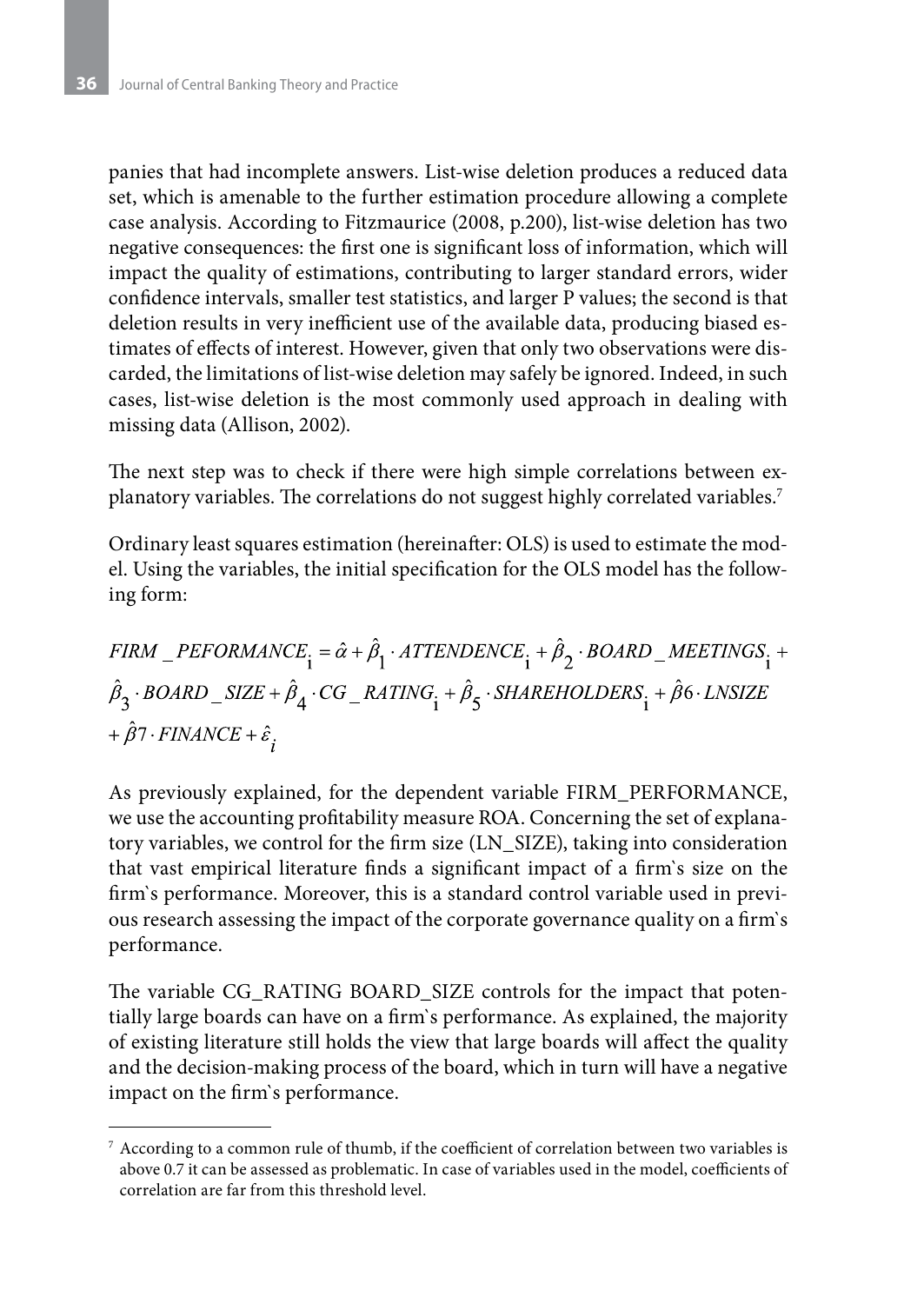The explanatory variable PRESENCE controls for the multi-directors absence, which is evidently present across countries. The general conclusion of the existing literature is that director's absence affects the quality of decision-making and efficient management monitoring, which in turn negatively affects a firm`s performance. Regarding the number of board meetings, the explanatory variable BOARD\_MEETINGS controls for the potentially adverse effect that the number of board meetings might have on a firm`s performance, either through "overmonitoring" of the management (diminishing their initiative) or through signalling to investors that the company experiences some difficulties that can be overcome only through additional meetings of the board, which in turn might affect the company's share price.

The explanatory variable SHAREHOLDERS holds for the number of shareholders and how the number of shareholders affects a firm`s performance. At the same time, this variable can be used as a proxy for shareholders activism<sup>8</sup>. As explained, prior studies failed to unequivocally establish an opinion concerning the sign, size and type (linear vs. nonlinear) relationship between ownership concentration and firm`s performance. Concerning shareholder activism, the empirical literature hypothesizes that when alternative corporate governance mechanisms are developed, activism of shareholders is less necessary (Wahal, 1996 and Karpoff et al., 1996). On the other hand, in those economies which do not have a broad range of corporate governance mechanisms to monitor managers (shareholders litigation, corporate control, market of managers, managers compensation schemes, etc.) the empirical literature is inclined to find a positive and significant impact of the shareholders activism on a firm`s performance ( Hilary and Oshika, 2008). Consequently, in the economies where corporate governance framework is not developed, ownership concentration and shareholders activism can be treated as its substitute. This implies that in the case of Montenegro, dispersed shareholders might have a negative impact on a firm`s performance, taking into account "shallow" and illiquid secondary market and relatively poorly developed corporate governance institutions.

Finally, the dummy variable FINANCE captures the difference in the corporate governance patterns existing in the legal framework of the corporate and finance (banking) sector. Namely, corporate governance practice in Montenegro is regulated with two steppingstone laws: the Banking Law<sup>9</sup> and the Law on the Central Bank

<sup>8</sup> Shareholders activism is usually defined as the shareholders that wants " to change the status quo through voice without a change of the control in the firm" (Gillan and Starks, 1998)

<sup>9</sup> The National Gazette, Montenegro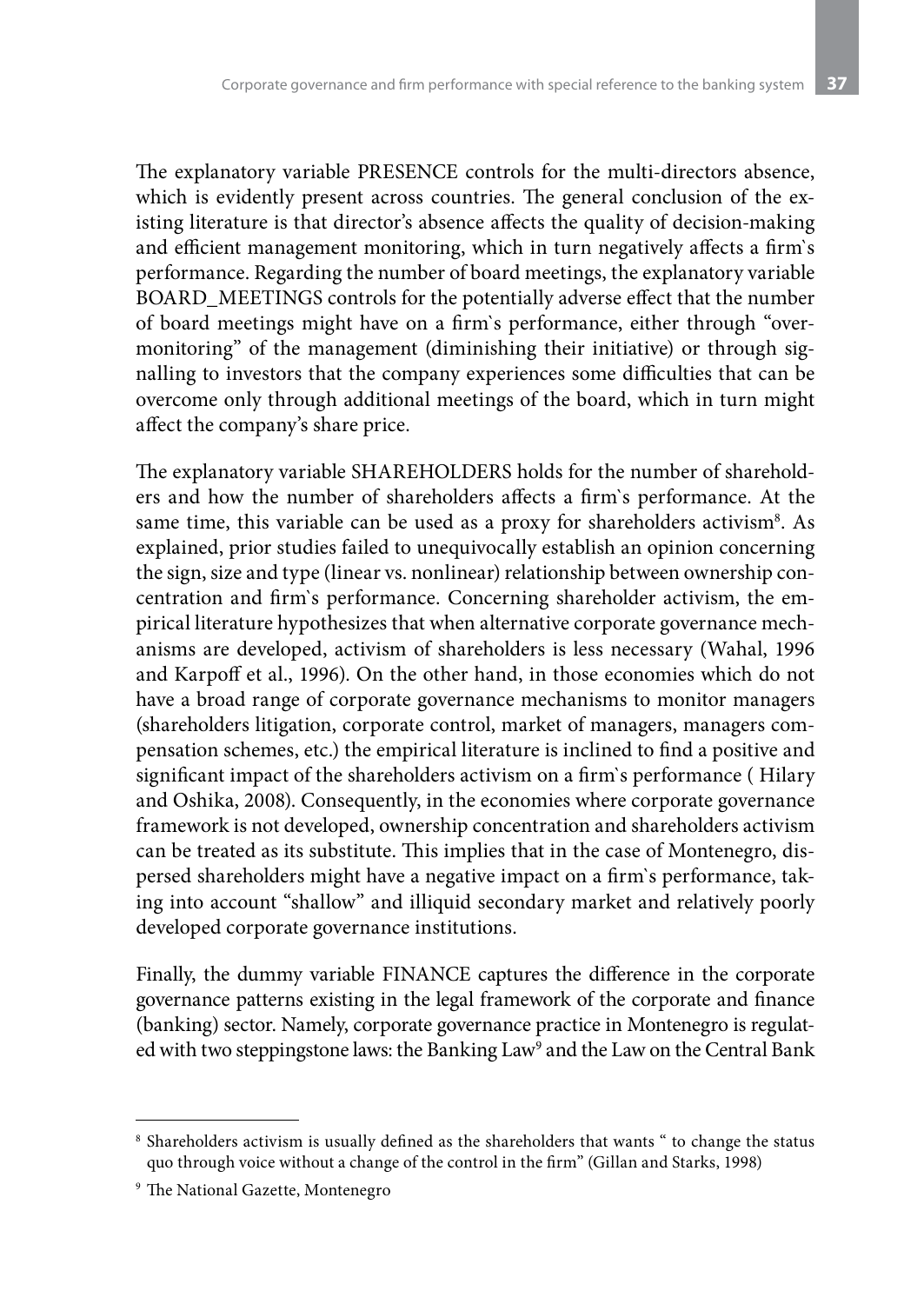of Montenegro.10 On the other hand, corporate governance practice of the corporate sector is regulated by the Company Law.11 Namely, during recent years the World Bank (WB), the International Monetary Fund (IMF), the EBRD, the OECD, the BIS and the EIB, as well as the ECB introduced and implemented initiatives affecting all aspects of banking and financial market development with special stress on the legal, institutional, regulatory and supervisory framework of financial institutions, which contributed to the effective banking reforms (Stubos and Tsikripis, 2004). This organized and systematic approach in the creation of an efficient, well structured legal framework, which included fast implementation of the best practices with special emphasis on Basel II and Basel III pillars was not followed by the corporate sector, which contributed to the obvious discrepancy in the corporate governance practice of the banking sector and the real sector in Southeast Europe. Accordingly, a positive sign on the coefficient on the dummy variable FINANCE is expected.

| Table 3: Summary of the OLS results-impact of the corporate governance rating |
|-------------------------------------------------------------------------------|
| on firm performance in Montenegro, vce (robust)                               |

| The dependent variable is FIRM_PERFORMANCE (ROE ratio)                                                                                                     |                                     |               |         |        |  |  |
|------------------------------------------------------------------------------------------------------------------------------------------------------------|-------------------------------------|---------------|---------|--------|--|--|
| Variable                                                                                                                                                   | Coeff.                              | Std. error    | t-stat. | P >  T |  |  |
| Intercept term                                                                                                                                             | $-0.002$                            | 0.04          | $-0.05$ | 0.96   |  |  |
| CG RATINGS-Corporate Governance rating created<br>at the company level, with the 0-160range                                                                | 0.0004                              | 0.0004        | 0.96    | 0.34   |  |  |
| BOARD_SIZE-Number of Directors present in the<br><b>Board of Directors</b>                                                                                 | 0.01                                | 0.003         | 3.33    | 0.00   |  |  |
| PRESENCE-Participation rate of Directors in the<br>Board, Dummy variable takes value1if at least 50%<br>of directors on average is present at the meetings | 0.02                                | 0.01          | 1.54    | 0.13   |  |  |
| SHAREHOLDERS- the number of shareholders                                                                                                                   | $-70.9*10^{-7}$                     | $10.5*10-7$   | $-0.54$ | 0.59   |  |  |
| MEETINGS – the number of the Board meetings held<br>in 2009                                                                                                | 0.01                                | 0.000817      | 1.29    | 0.20   |  |  |
| LNSIZE-Natural logarithm of the book value of asset<br>in 2009 in Euros                                                                                    | $-0.006$                            | $0.04*10^{-}$ | $-1.73$ | 0.09   |  |  |
| FINANCE-Dummy variable takes value1 if the<br>company belongs to the banking sector, 0<br>otherwise                                                        | 0.008                               | 0.016         | 0.50    | 0.62   |  |  |
| MODEL DIAGNOSTICS                                                                                                                                          |                                     |               |         |        |  |  |
| Number of observations                                                                                                                                     | 36                                  |               |         |        |  |  |
| Wald test (F-statistics)                                                                                                                                   | $F(7,28) = 4.09$ , Prob > F = 0.003 |               |         |        |  |  |
| R-squared                                                                                                                                                  | $R$ -squared = 0.37                 |               |         |        |  |  |
| <b>VIF (Variance Inflation Factors)</b>                                                                                                                    | VIF=1.67, VIF max=2.09              |               |         |        |  |  |
| Ramsey Reset test                                                                                                                                          | $F(3, 25) = 0.58$ Prob > F = 0.6337 |               |         |        |  |  |

Source: Author's calculations using STATA 11 Regression printout available upon request

<sup>&</sup>lt;sup>10</sup>The National Gazette, Montenegro

<sup>&</sup>lt;sup>11</sup>The National Gazette, Montenegro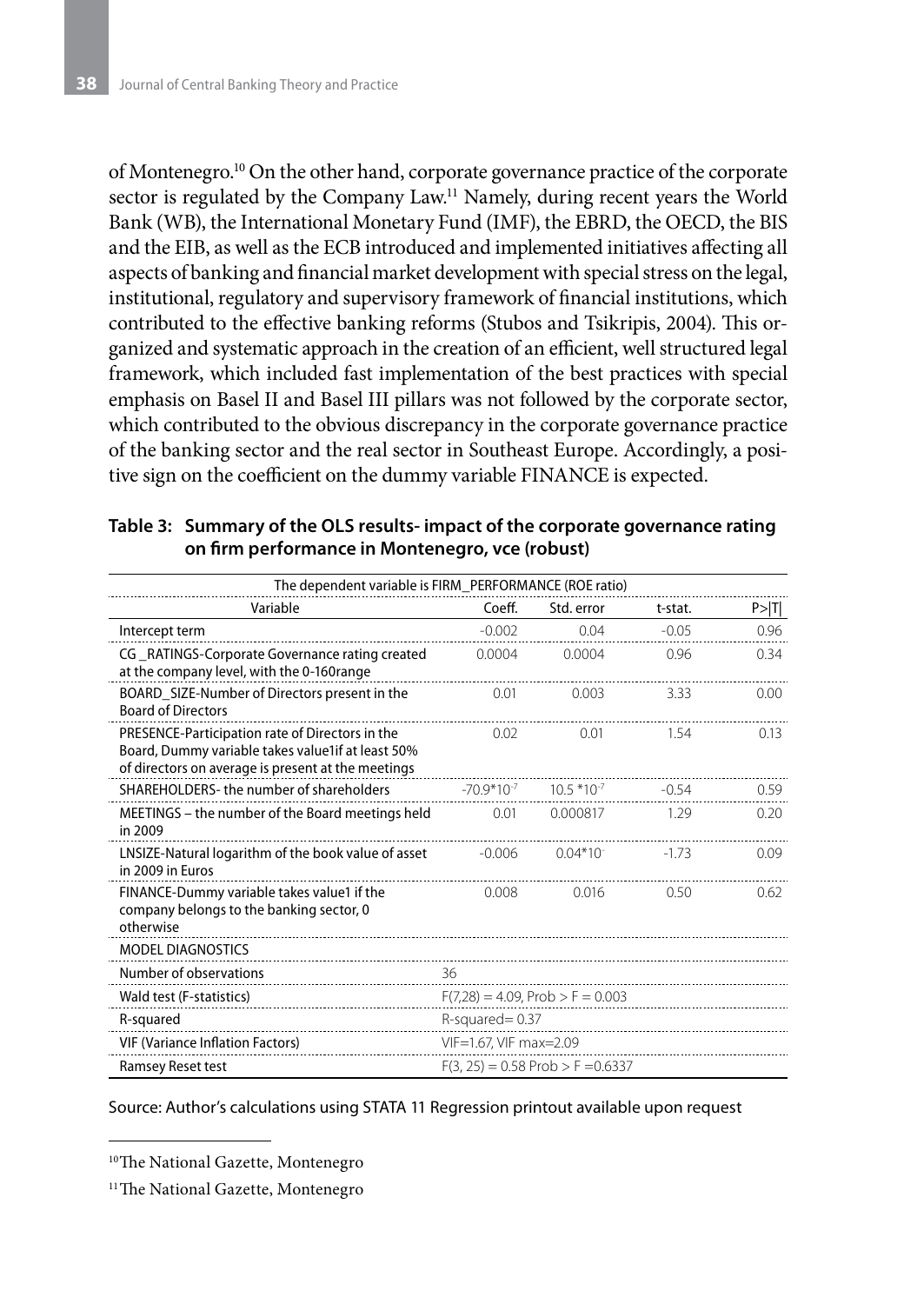In addition to the standard diagnostics test and checks after the linear regression estimation, we check for observations with high leverage. Ideally, one would want each point in the regression to contribute equally to each fitted value. Nevertheless, Figure 2 (leverages against the squared residuals) shows that two observations are more influential than other points in determining the regression coefficients, i.e. it can be observed that two observations have high leverage.<sup>12</sup>

In addition, one observation ("Luka Kotor") has a high value of the standardized residual. Hence, three outliers





Source: Author's illustration using STATA 10.

that may bias estimates are identified in the data set. Deletion is not the preferred solution, having in mind that those observations with high leverage and residuals are rare, but important parts of the sample and population.<sup>13</sup>

Instead, robust regression is estimated which should down weight the influence of high leverage observations in the estimation (Yaffee, 2009). Namely, the main purpose of robust regression is to provide valid results in the presence of overly influential observations. Toward obtaining that result robust regression limits the influence of outliers . Historically, three classes of problems have been addressed with robust regression techniques: (i) problems with outliers in the y-direction (response direction); (ii) problems with multivariate outliers in the covariate space (i.e. outliers in the x-space, which are also referred to as leverage points) (iii) problems with outliers in both the y-direction and the x-space (Chen, 2010). In the case presented robust regression is dealing with the problems of outliers with low leverage and leverage points with small residuals (problem ii).

<sup>&</sup>lt;sup>12</sup>A rule of thumb indicates that leverage points equal or above 0.4 can be considered as high leverage points. Observation "Plantaze 13 jul" has leverage 0.86 and "Crnogorski telekom" has leverage equal to 0.48, while "Luka Kotor" observation is a potential outlier.

<sup>&</sup>lt;sup>13</sup>Plantaze 13 Jul is a company with the largest number of shareholders 14400 (the most popular company during the mass voucher privatisation), while "Crnogorski Telekom" is the second largest company in Montenegro, and the most profitable company for 5 consecutive years, measured by ROA and ROE profitability indicators.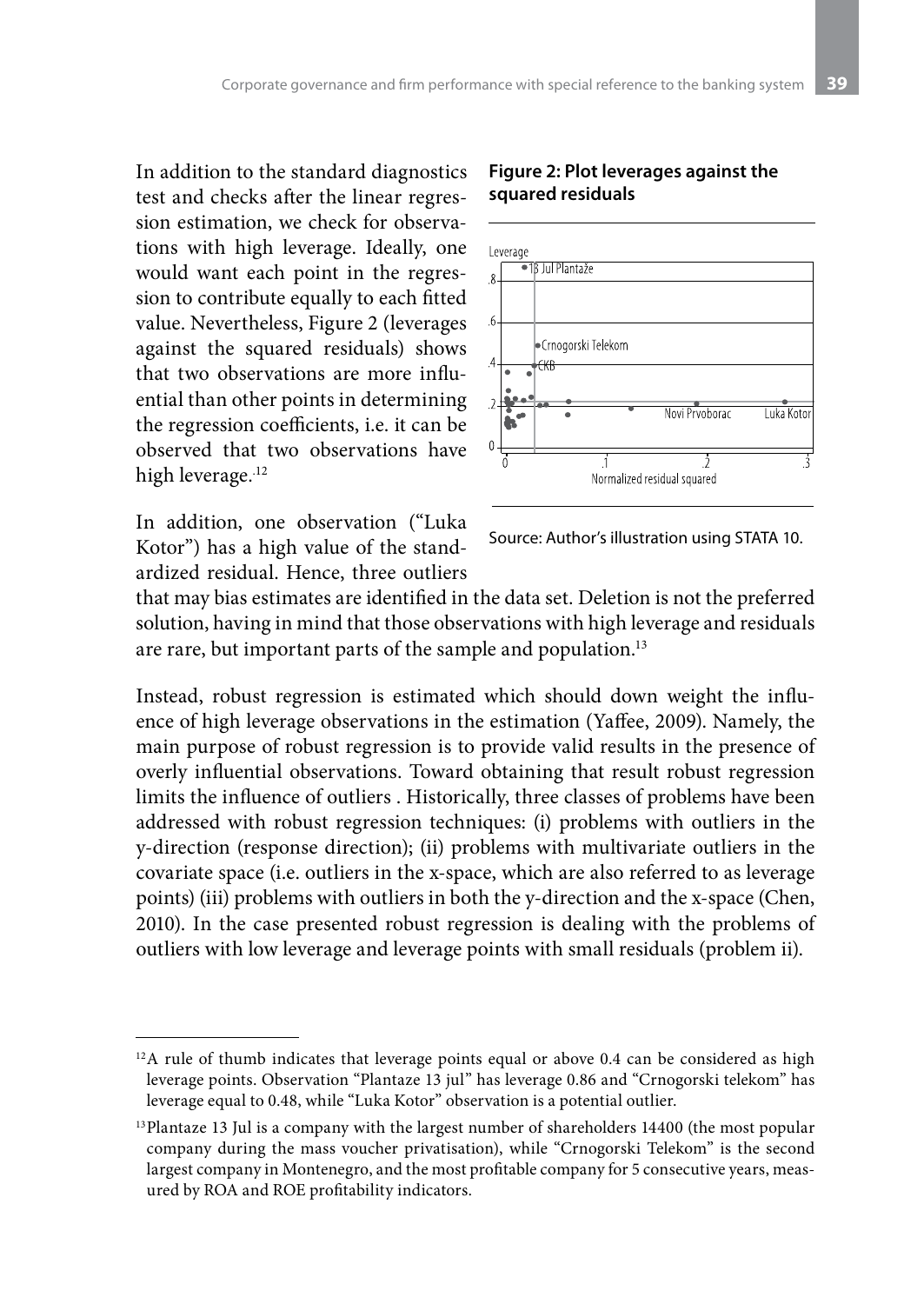Prior estimating robust regression, diagnostics of the linear regression is explained. Firstly, the investigation starts to assess whether the model is a wellfitting regression model, i.e. whether its predicted values are close to the observed data values. Accordingly, the Wald (F) test for the restrictions on parameters is checked. The F-test estimates if the null hypothesis that all regression coefficients are equal to zero vs. the opposite assumption. $^{14}$  Consequently, the Wald (F) test does not reject the null hypothesis (p=0.00) that all regression coefficients are equal to zero which means that the existing model has explanatory power measured by the  $\mathsf{R}^2$  adjusted.

Assessment of diagnostic properties of the estimated model continues with testing omitted variable bias using the Ramsey Rest test. RESET is a general test for the following types of specification errors:

- Omitted variables; i.e. does not include all relevant variables.
- Incorrect functional form; indicating that some or all variables should be transformed to logs, powers, reciprocals or in some other way.
- Correlation between X and the error term, which may be caused, among other things, by measurement.

Error in, simultaneity or the presence of lagged values and serially correlated disturbances (Gujarati, 2004 p.282). In essence, under such specification errors, least squares estimators will be biased and inconsistent, and conventional inference procedures will be invalidated. The Ramsey Rest test does not reject the null hypothesis, at any conventional level of significance (1%, 5% and 10%), that the model does not have a problem of potential omitted variable bias (p=0.63).

Additional investigation focuses on the potential of multicolineariy existing in the model. Namely, although in the case of extreme multicolinearity this does not violate OLS estimates to remain unbiased and BLUE (Best Linear Unbiased Estimators), multicolinearity still creates a problem of great standard errors, widening confidence intervals', and decreasing t statistics. Consequently, in case of the present multicolinearity, it will be harder to reject the null hypothesis. The problem of multicolinaearity due to the aforesaid properties becomes even harder in case of small samples, as is the case of the sample used in this model. Accordingly, the VIF<sup>15</sup> (Variance Information Factor) checking has been used as

<sup>&</sup>lt;sup>14</sup>A significant F-test indicates that the observed R-squared is reliable and is not a spurious result of oddities in the data set.

<sup>&</sup>lt;sup>15</sup>VIF shows how much the variance of coefficients estimate is being inflated by multicolinearity. A rule of thumb is that VIF above 5 can be considered problematic.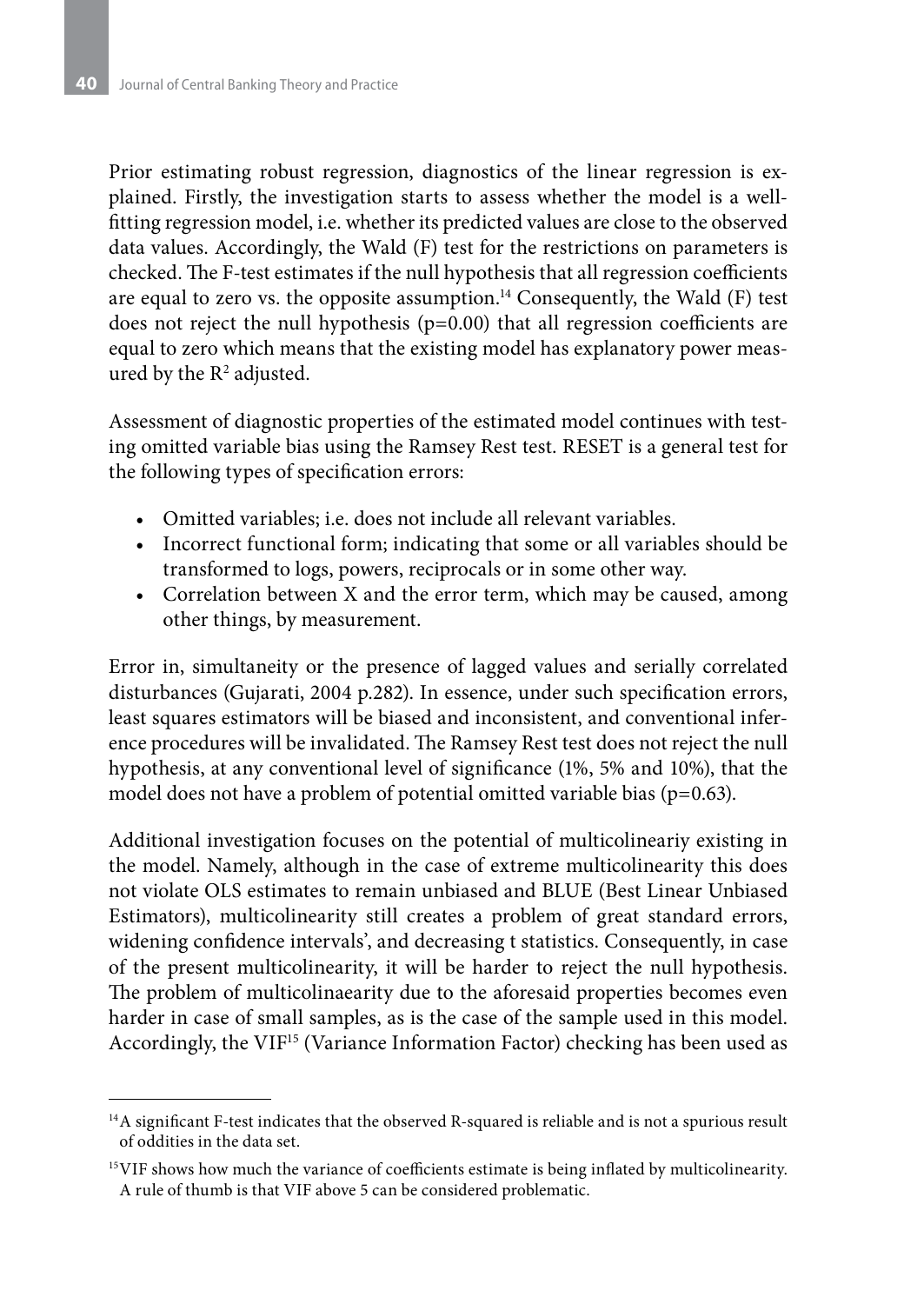a tool for detecting multicolinearity. The VIF checking on the aggregate level is low VIF=1.67, which provides a proof that the model does not have the problem of multicolinearity.

Despite sound diagnostics of the OLS model, as noted, Figure 2 Plots leverages against the squared residuals, suggests that proprieties of the estimates are not BLUE and, as explained, the robust regression model needs to be implemented. The results obtained with robust regression are presented in Table 4. Comparing the results of a regular OLS regression and a robust regression, differences in the results are obvious. In case when the results between OLS and robust regression estimation are very different, "you will most likely want to use the results from the robust regression" (STATA, Data Analysis Examples, Robust Regression, 2010).

| The dependent variable is FIRM_PERFORMANCE (ROE ratio)                                                                                                         |                                   |                |         |        |  |  |
|----------------------------------------------------------------------------------------------------------------------------------------------------------------|-----------------------------------|----------------|---------|--------|--|--|
| Variable                                                                                                                                                       | Coeff.                            | Std. error     | t-stat. | P >  T |  |  |
| Intercept term                                                                                                                                                 | 0.03                              | 0.04           | 0.09    | 0.927  |  |  |
| CG RATINGS-Corporate Governance rating created<br>at the company level, with the range 0-160                                                                   | 0.01                              | 0.00           | 1.72    | 0.09   |  |  |
| BOARD_SIZE-Number of Directors present in the<br><b>Board of Directors</b>                                                                                     | 0.01                              | 0.00           | 2.93    | 0.00   |  |  |
| PRESENCE-Participation rate of Directors in the<br>Board, Dummy variable takes value1 if at least 50%<br>of directors, on average, are present at the meetings | 0.02                              | 0.01           | 1.71    | 0.09   |  |  |
| SHARFHOLDERS-the number of shareholders                                                                                                                        | $-60.8*10^{-7}$                   | $20.0*10^{-6}$ | $-0.34$ | 0.735  |  |  |
| MEETINGS – the number of the Board meetings held<br>in 2009                                                                                                    | 0.0001                            | 0.0009         | 1.22    | 0.23   |  |  |
| LNSIZE-Natural logarithm of the book value of asset<br>in 2009 in Euros                                                                                        | $-0.007$                          | 0.003          | $-2.61$ | 0.01   |  |  |
| FINANCE-Dummy variable takes value 1 if the<br>company belongs to the banking sector, 0 otherwise                                                              | 0.01                              | 0.01           | 0.52    | 0.60   |  |  |
| <b>MODEL DIAGNOSTICS</b>                                                                                                                                       |                                   |                |         |        |  |  |
| Number of observations                                                                                                                                         | 36                                |                |         |        |  |  |
| Wald test (F-statistics)                                                                                                                                       | $F(7,27) = 2.8$ , Prob > F = 0.02 |                |         |        |  |  |

**Table 4: Summary of the Robust regression (rreg) results - impact of the corporate governance rating on firm performance in Montenegro**

Source: Author's calculations using STATA 11 Regression printout available upon request

Results reported in Table 4 suggest that four estimated coefficients CG\_RAT-INGS, PRESENCE, LNSIZE, and BOARD\_SIZE are significant at conventional levels of significance (1%, 5% and 10%). Concerning the signs, excluding the coefficient in front of one variable (MEETINGS), all estimated coefficients have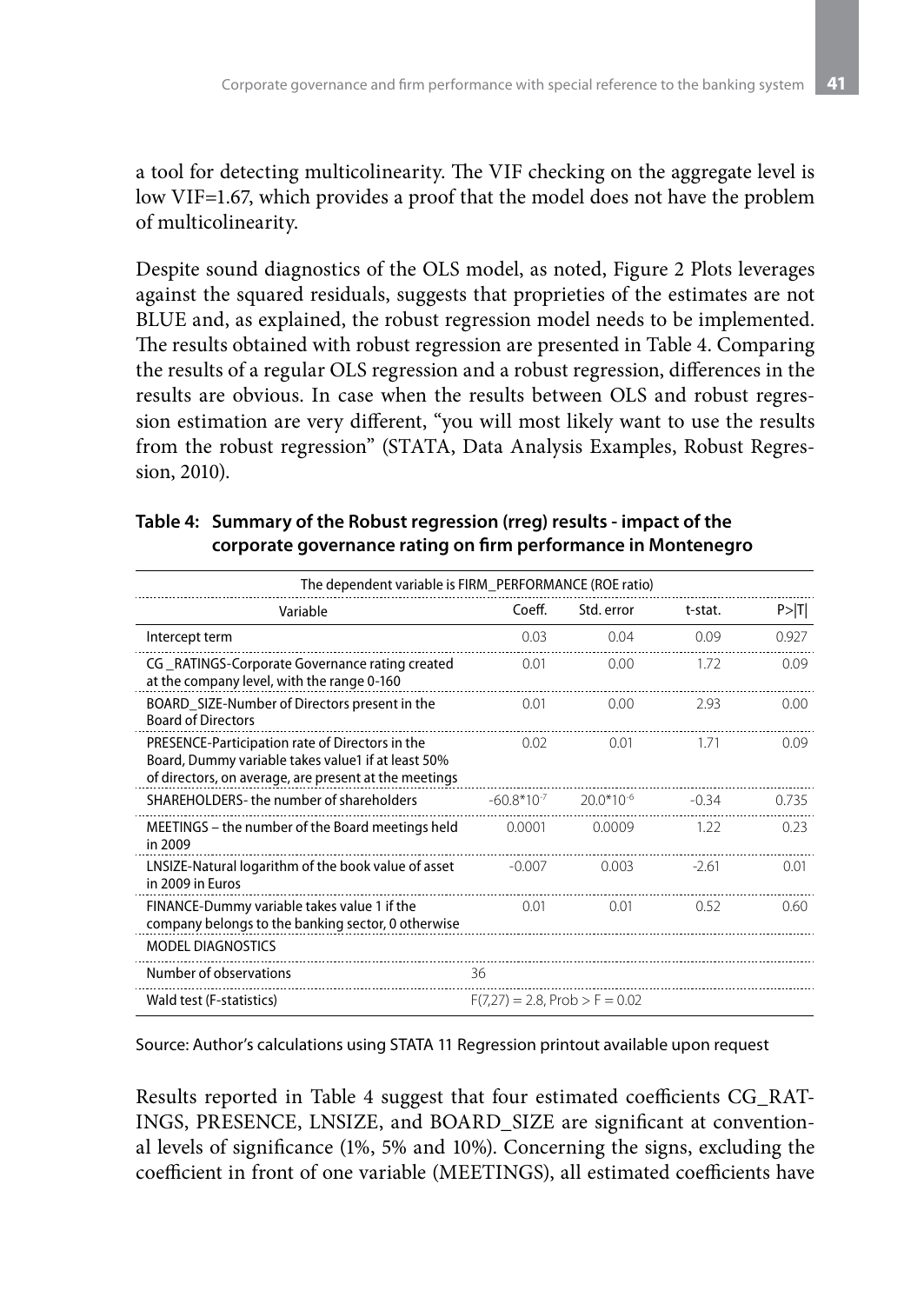the expected sign. The sizes of the coefficients vary between different variables, and simultanously provide information concerning the economic significance of the relationship between independent and dependent variables presented in the model.

The coefficient of the variable CG\_RATINGS is significant at 10% level of significance and it is positive, indicating that an increase of the corporate governance rating of 10 points increases firm profitability by 0.06 pp, on average. Taking into account that ROE in Montenegro ranges from  $-0.06$  to  $+0.098$ , this effect does not seem to large but is far from marginal. In essence, there is evidence that corporate governance does matter and does contribute to better performance of Montenegrin companies. This result is in line with the larger part of the existing literature, which argues that corporate governance does matter in the context of the firm performance, in emerging economies (Chong and de Salinas, 2006; Leal and da Silva, 2005; Klapper and Love, 2004; Garay and Gonzales, 2010, etc.).

The coefficient of the variable MEETINGS suggests that, contrary to the mainstream empirical literature, the number of meetings is positively related to firm performance. Although insignificant, the size of the coefficient suggests that an additional meeting of the board leads to an increase of the firm performance by 0.01 pp, on average. Analyzing the variable MEETINGS, it is evident that the number of meetings held in 2008 in some companies from the sample refers to the extraordinary problems that some companies of them experienced during that year. These problems were addressed with additional meetings of the board; e.g. in the case of one company, the number of board meetings held in 2008 was 18.

On the other hand, there are 3 companies in the sample that held only three meetings during 2008. In addition, according to the existing Banking Law, banks need to have at least 12 meetings of the Board on an annual basis. The result may suggest that board meetings have a positive effect on the behaviour of managers.

The coefficient on the variable BOARD\_SIZE is significant at all levels of significance and positive, suggesting a positive relationship between the size of the Board and firm performance. This finding is not in the line with the findings of the dominant literature on this issue. According to the estimated effects, increase of the Board by member improves company performance by 0.02 pp, on average. Aware of the fact that "optimal board size and composition are functions of the directors' and the firm's characteristics" (Raheja 2005), i.e. highly individual, this result may suggest that the current number of board members in most Montenegrin joint stock companies, on average, is fewer than sufficient; i.e. optimal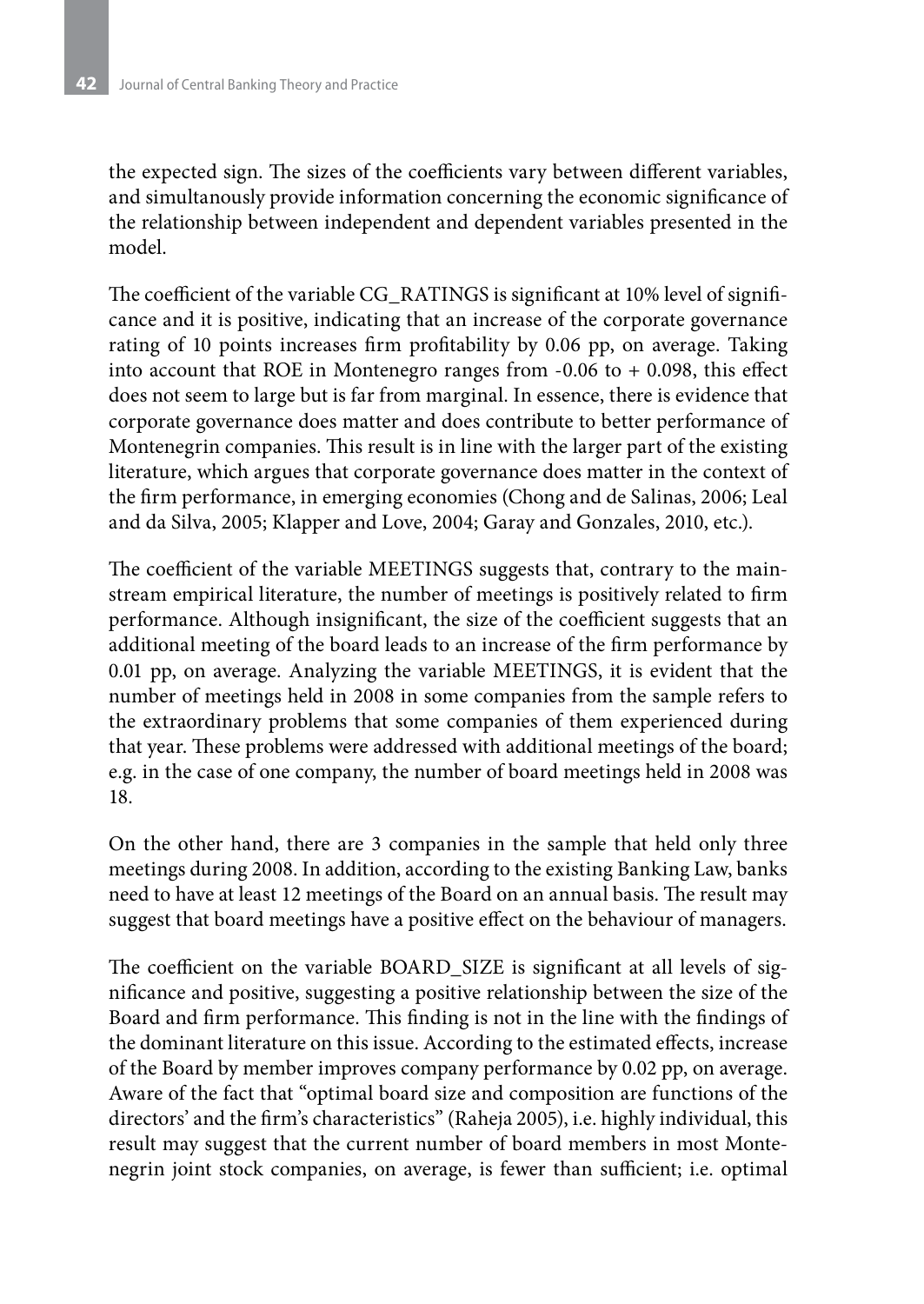from the prospective of better firm performance (the mean value of the variable BOARD SIZE is 6.7, and median value is 6.04).

The coefficient on the variable PRESENCE is positive and significant at 10% level of significance. The positive sign suggests positive relationship between the presence rate of the board members and firm performance. Ceteris paribus, on average, an increase by one in the number of meetings at which at least half of the board members are present contributes to increase of firm performance for 0.018 p.p. This finding is in line with the assumption that the absence of directors contributes to neglecting their role as the monitors of the management, which leads to a decrease of the firm value due to the free ride behaviour of managers.

The coefficient of the variable SHAREHOLDERS is negative and insignificant at all conventional levels. The negative sign is in line with expectations. To wit, Montenegro still does not have developed corporate governance mechanisms and heavily relies on ownership concentration. In the case of diversified shareholding existing in the environment of poorly developed corporate governance mechanisms, it is expected that the minority shareholders will be expropriated for the benefit of large shareholders (Schleifer and Vishny, 1997), which may lead towards suboptimal firm performance. According to this result, with an additional 1000 shareholders, firm performance (ROE) decreases by 0,006 pp, on average.

The coefficient on the variable LNSIZE is negative and significant at conventional levels. The negative sign shows that, on average, profitability of Montenegrin companies decreases with a company size. This result is in the line with expectations, taking into account the properties of the sample that reflects Montenegrin companies. Namely, the largest companies in the sample, which at the same time are the largest companies in the Montenegrin economy, are non-profitable stateowned companies or recreantly privatized companies. These companies have low capacity utilization due to loss of their markets during the war period. On average, they are less efficient in comparison to small service-oriented companies, usually in trade and tourism, two sectors that have become strategic for the development of the Montenegrin economy.

Finally, the coefficient on the variable FINANCIAL is positive and non-significant at the 10% level. This suggests that companies that belong to the banking sector, on average, have better firm performance than the corporate sector. However, this difference is not significant.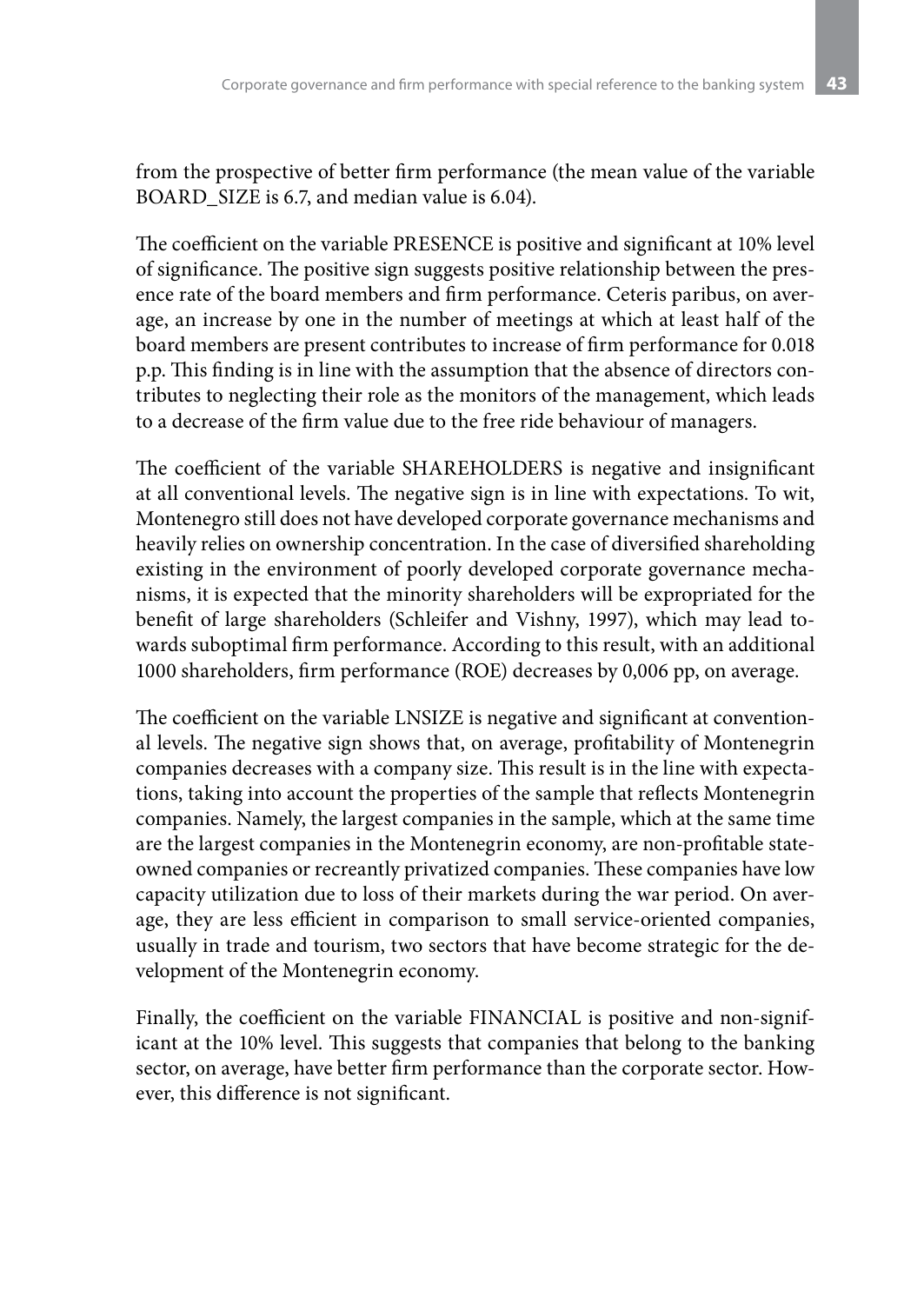# **3.1. Corporate Governance and Firm performance in Montenegro: Binary Logit and Probit Models**

To assess the robustness of results obtained with the robust regression model, we use binary (multinomial) probability estimates – Probit and Logit models.

More discussions on the properties and econometric specification of the Probit and Logit models are not discussed due to space limits.

Due to space constraints and very similar results in the subsection 3, we present estimates from the Probit model only; Logit estimates areavailable upon rquest. Using the variables presented in Table 5, we may write our initial specification for the Binary Probit model in the following form:

 $P(Dummy$  probit = 1) =  $\Lambda(\hat{\beta}_0 + \hat{\beta}_1 \cdot D3size + \hat{\beta}_2 \cdot D3board$  size +  $+\hat{\beta}_3 \cdot$  meetings  $+\hat{\beta}_4 \cdot CG$  rating  $+\hat{\beta}_5 \cdot$  Dummy finance  $+\beta_6 \cdot$  Pr esence)

As the dependent variable Dummy\_probit is a discrete (categorical) variable that takes value of 1 if the ROE is equal or greater than 0; otherwise zero. The distinction between "successful" and "unsuccessful" companies is based on judgements of the Author. Namely, according to the aggregate data for Montenegrin companies in 2009, the Montenegrin economy finished 2009 with a net loss of 277 million euros, while the overall ROE ratio at the aggregate level (national economy level) was -0.10. Moreover, the overall decline of the real GDP for Montenegro in 2011 was -5.7% . Therefore, the decision of the author was to treat even 0 ROE value as a satisfactory financial result.

The results reported in Table 5 suggest that the estimated coefficients on the coefficients PRESENCE and LNSIZE are significant at the 5% conventional level of significance. All estimated coefficients have the expected sign and are consistent with results obtained in the standard robust linear regression. Although the sizes of the coefficients vary between different variables, taking into consideration the properties of the Probit model, the coefficients do not provide useful information for understanding the relationship between the independent and dependent variables in the model.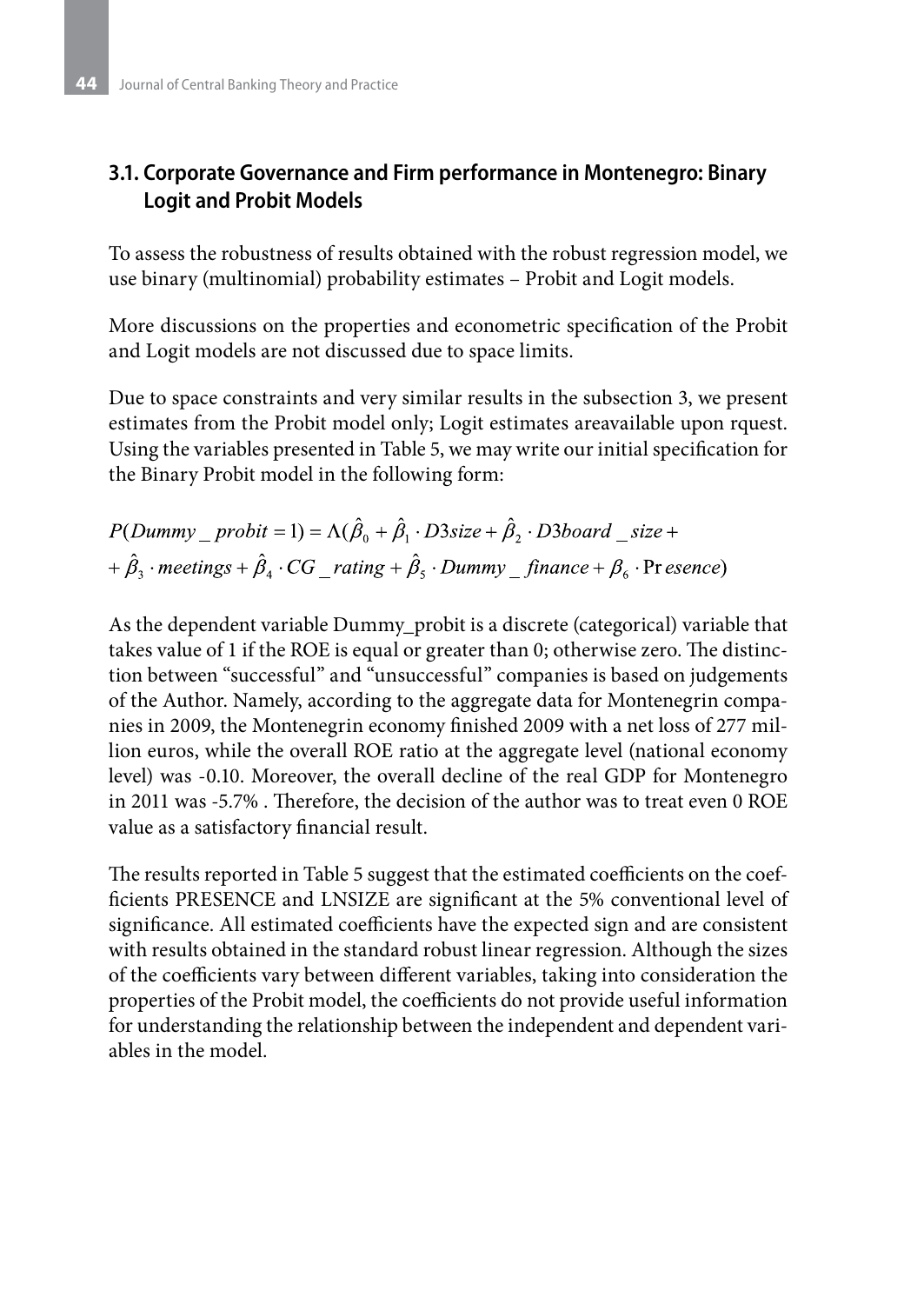#### **Table 5: Summary of the binary Probit results - impact of the corporate governance rating on firm performance in Montenegro**

| The dependent variable is PROBIT ROE - taking value 1 for ROE ratio > = 0, and taking the value 0 when ROE < 0                                                   |                                                                               |            |           |        |  |
|------------------------------------------------------------------------------------------------------------------------------------------------------------------|-------------------------------------------------------------------------------|------------|-----------|--------|--|
| Variable                                                                                                                                                         | Coeff.                                                                        | Std. error | z-stat.   | P >  Z |  |
| CONSTANT - Intercept term                                                                                                                                        | 7.40                                                                          | 2.70       | 0.89      | 0.37   |  |
| CGR_Monte - Corporate Governance rating created<br>at the company level, with the range 0-160                                                                    | 0.03                                                                          | 0.02       | 1.29      | 0.19   |  |
| BOARD_SIZE - Number of Directors present in the<br><b>Board of Directors</b>                                                                                     | 0.25                                                                          | 0.17       | 1.45      | 0.14   |  |
| PRESENCE - Participation rate of Directors in the<br>Board, Dummy variable takes value1 if at least 50%<br>of directors, on average, are present at the meetings | $164***$                                                                      | 0.75       | $2.17***$ | 0.03   |  |
| SHAREHOLDERS - the number of shareholders                                                                                                                        | 0.0004                                                                        | 0.0003     | 1.45      | 0.14   |  |
| MEETINGS - the number of the Board meetings held<br>in 2008                                                                                                      | 0.07                                                                          | 0.05       | 1.22      | 0.22   |  |
| LNSIZE - Natural logarithm of the book value of asset<br>in 2009 (Euros)                                                                                         | $-0.47**$                                                                     | 0.20       | $-2.34**$ | 0.02   |  |
| FINANCE - Dummy variable takes value 1 if the<br>company belongs to the banking sector, 0 otherwise                                                              | $-0.09$                                                                       | 0.79       | $-0.11$   | 0.90   |  |
| <b>MODEL DIAGNOSTICS</b>                                                                                                                                         |                                                                               |            |           |        |  |
| Number of observations                                                                                                                                           | 36                                                                            |            |           |        |  |
| Pseudo R squared                                                                                                                                                 | Pseudo R squared=0.25                                                         |            |           |        |  |
| Likelihood ratio test (LR)<br>Wald test                                                                                                                          | LR chi2(7) = 12.48; Prob > chi2 = 0.086<br>chi2(7) = 8.36; Prob > chi2 = 0.30 |            |           |        |  |
| Hosmer-Lemeshow statistics (HL)                                                                                                                                  | Pearson chi2(28) = 32.03; Prob > chi2 = 0.27                                  |            |           |        |  |

Source: Regression printout available upon request

The next step is to proceed with the test for the joint significance of independent variables by conducting the Wald and the Likelihood ratio (LR) tests. Namely, although the two tests are asymptotically equivalent (moreover, which one is better is not clear; Long and Freese, 2006, p.144), they give different results in small samples<sup>16</sup>. As presented in Table 5, both, the Wald and LR tests reject the null hypothesis (the explanatory variables included in the model are jointly equal to zero), respectively  $p=0.086$  and  $p=0.3$ .

In order to assess the fit of a regression model the Hosmer-Lemeshow goodness of fit test is applied. This test is applied whenever the data are obtained from a

<sup>&</sup>lt;sup>16</sup> Although statistical theory is unclear concerning which test is better, LR or Wald test, according to (Long and Freese, 2006, p.145) most statistician prefer the LR test.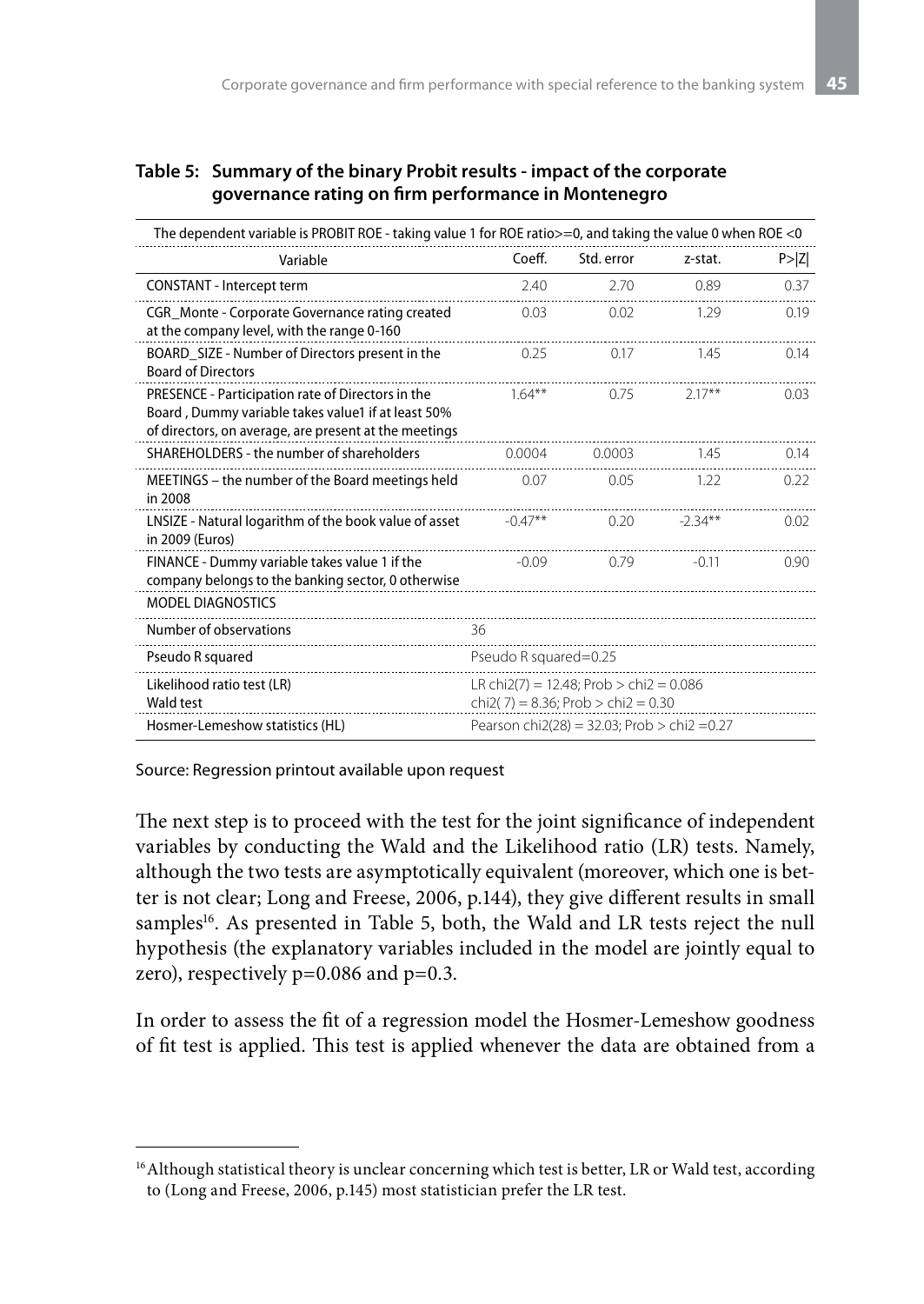simple random survey.<sup>17</sup> Although this test is easy to interpret, the HL test has disadvantages: low power; and sensitivity sensitive to arbitrary choices of intervals. The HL test does not reject the null hypothesis, at any conventional level of significance, that the model does fit well ( $p=0.9$  i.e. Persaon chi2 (29) =19.27). Taking into consideration that the HL test does not have high explanatory power in a small sample model, Long and Freese, (2006, p. 154) also advise investigation of residuals as alternative way to assess the fit of the regression. Consequently, a classical approach is used - a plot of the standardized residuals obtained after the Probit estimate, presented in Figure 3. The downside of this approach is that the quality of the visual assessment of the residuals is based on discretion of the author. Taking into consideration Hosmer`s and Lemeshow`s (200, p.176) advice that "an assessment of large residual is, of necessity, a judgement call based on experience ant the particular set data being analyzed", we would argue that, as presented in Figure 3, despite a few deviations in the residuals (some downward deviation is present in the upper part of the graph), they appear to be relatively symmetrically distributed around the zero mean.

#### **Figure 3: Plot of the Pearson standardized residuals after the binary Probit**





In addition, the results also show that the predicted probabilities in the sample range from 0.05 to 0.99, with a mean predicted probability of positive impact of the corporate governance index on firm performance in Montenegrin companies of 0.55. In order to present the frequencies of predicted probabilities for individual observations obtained from the Probit binary model, we use predicted probabilities plot presented in Figure 4.

The predicted probabilities for individual observations broadly range between 0 and 1, where roughly more than 60 percent of observations have predicted probabilities between 0.4 and

<sup>&</sup>lt;sup>17</sup>The chi-square test proposed by Hosmer-Lemeshow is equivalent to testing the hypothesis that the observed number of events in each of the groups is equal to the expected number of events based on the fitted model (Shah and Barnwell, 2010). The Hosmer-Lemeshow goodness-of-fit statistic is obtained by calculating the Pearson chi-square statistic from the 2×g table of observed and expected frequencies, where g is the number of groups.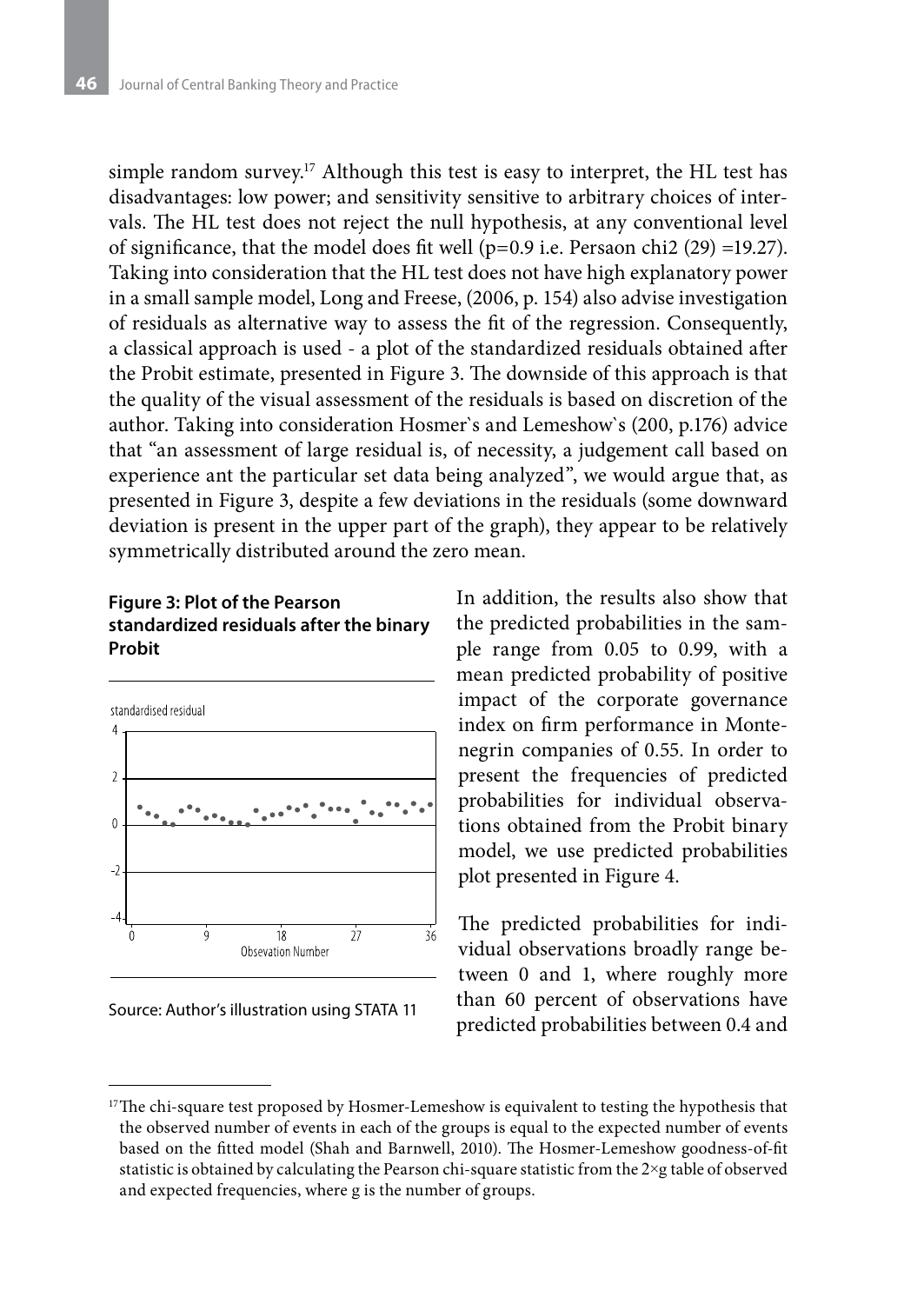0.8 being distributed roughly symmetrically around the mean (0.55).

Taking into account that the estimated coefficients of the above assessed Probit model does not provide useful information about the relationship between the explanatory and dependent variables, the marginal effects presented in Table 6 will provide a better explanation of the relationships. The marginal effects in the model depend on the level of all other variables included and held at their mean. Accordingly, varying one dummy variable from "0" to "1" is going to change the mean probability, taking into account all explanatory variables.

#### **Figure 4: Plot of the predicted probabilities after the binary Probit**



Source: Author's illustration using STATA 11

| The dependent variable is LOGIT ROE (taking value 1 for ROE ratio $>=$ 0, and taking the balue 0 when ROE <0)                                                    |                      |           |         |        |  |  |
|------------------------------------------------------------------------------------------------------------------------------------------------------------------|----------------------|-----------|---------|--------|--|--|
| Variable                                                                                                                                                         | dy/dx                | Std. Err. | z       | P >  Z |  |  |
| CGR Monte - Corporate Governance rating created<br>at the company level, with the range 0-160                                                                    | 0.013                | 0.009     | 1.30    | 0.19   |  |  |
| BOARD_SIZE - Number of Directors present in the<br><b>Board of Directors</b>                                                                                     | 0.09                 | 0.06      | 138     | 0.16   |  |  |
| SHAREHOLDERS - the number of shareholders                                                                                                                        | 0.00016              | 0.00011   | 142     | 0.16   |  |  |
| MEETINGS – the number of the Board meetings held<br>in 2009                                                                                                      | $-0.18***$           | 0.08      | -2 29   | 0.02   |  |  |
| LNSIZE -Natural logarithm of the book value of asset<br>in 2009 in Euros                                                                                         | 0.025                | 0.02      | 1.15    | 0.25   |  |  |
| FINANCE-Dummy variable takes value1 if the<br>company belongs to the banking sector, 0 otherwise                                                                 | $-0.058$             | 0.32      | $-0.18$ | 0.85   |  |  |
| PRESENCE - Participation rate of Directors in the<br>Board, Dummy variable takes value1 if at least 50%<br>of directors, on average, are present at the meetings | $0.58***$            | 0.21      | 2.72    | 0.00   |  |  |
| <b>MODEL DIAGNOSTICS</b>                                                                                                                                         |                      |           |         |        |  |  |
| Number of observations                                                                                                                                           | 36                   |           |         |        |  |  |
| Pseudo R squred                                                                                                                                                  | Pseudo R squred=0.11 |           |         |        |  |  |

#### **Table 6: Marginal effects after the Logit estimate**

Source: Author's calculations using STATA 11 Regression printout available upon request

In order to simplify further explanations of the marginal effect in the model, the summary of the main conclusions from binary Logit and binary Probit will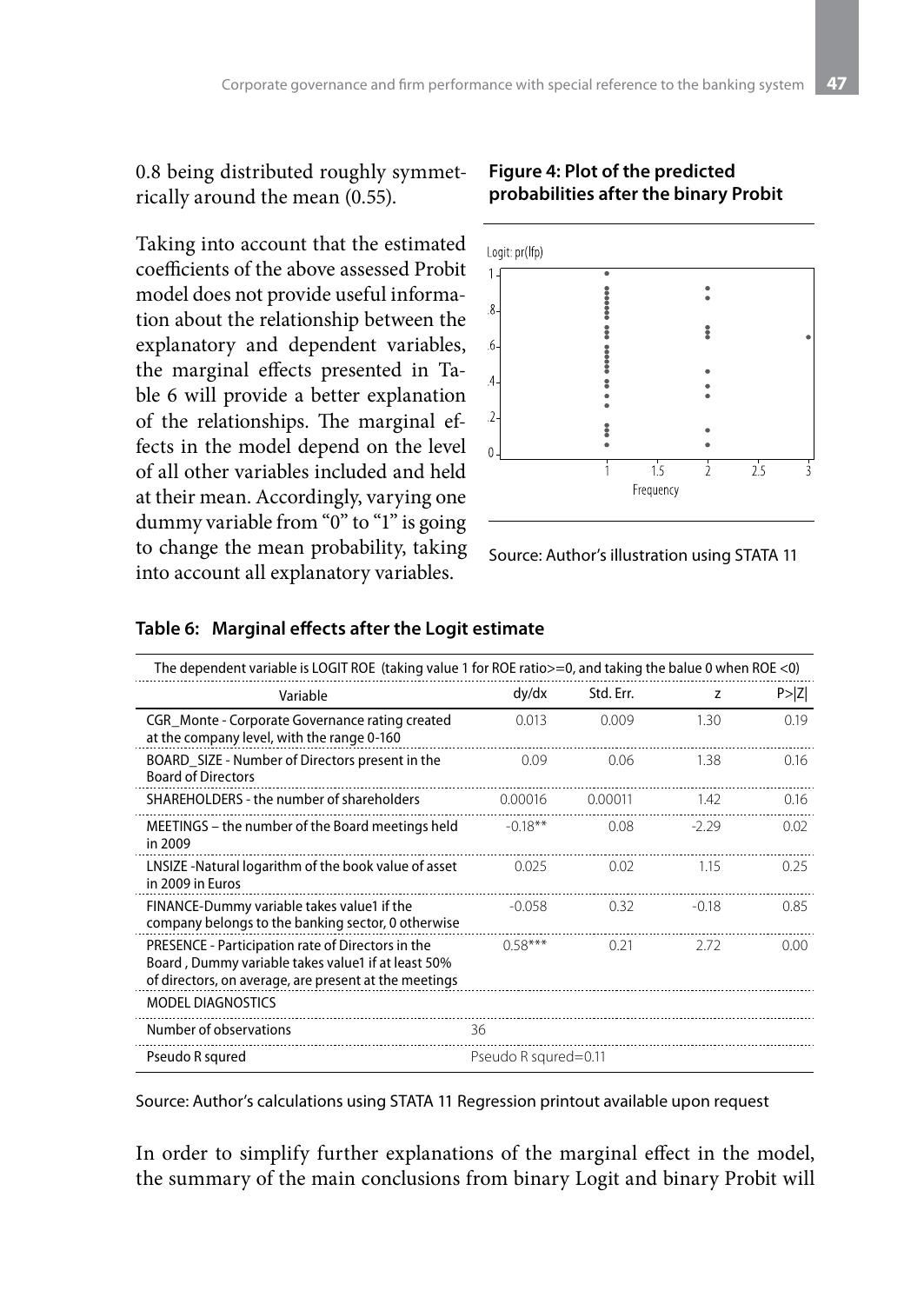be presented from those variables that are significant at the ten percent level of significance or better. Moreover, the qualitative comparison of the robust linear and Probit and Logit results will be explained in the following paragraphs.18 Accordingly, both Logit and Probit estimations provide very similar results that are in line with the results obtained from the linear regression estimation. The most notable difference is that unlike the linear model, the significant importance of the corporate governance ratings is not confirmed in the Logit and Probit models, although in both binary Logit and Probit it has a positive sign.

From the results presented in Table 5 and Table 6 there is obvious evidence that at the mean, a 10 point improvement in the corporate governance rating (**CGR\_ Montenegro**) is associated with an increase in probability of the ROE-measured corporate "success" of 0.13 percentage points. This is an economic effect that is neither so large to be implausible nor so small to be unimportant.

According to the marginal effects in the model, there is a higher probability that a company will have a negative financial result with a higher number of meetings, i.e. at the mean; 1 additional meeting of the Board (**BOARD\_MEETING**) is associated with worsening of the firm performance (**ROA**) of around 0.04 percentage points.

In addition, according to the marginal effects in the model, there is a higher probability that the company will have a negative financial result with alarger size, i.e. at the mean; 1% increase of the size of company (**LNSIZE**) is associated with a decrease in the probability of corporate "success", measured by ROE, of around 0.47 pp in the case of Probit or -0.78 in case of the Logit estimation.

This result argues that the effect of the company size strongly affects firm performance, i.e. this effect can be considered as important. Similarly to linear (robust) results, an important effect is observed in case of the board members' presence. Concerning the marginal effects of the presence of the board members at board meetings, there is a higher probability that the company will have a worse financial result with more board meetings which are not attended by at least 50% of the board members. These results are similar to linear robust results.

In essence, both robust linear regression and binary response models yield qualitatively similar results, which suggests the robustness of the main finding; namely that the quality of corporate governance in the case of Montenegro is positively

<sup>&</sup>lt;sup>18</sup> Although CGR\_Monte estimated marginal effects in the Logit and Probit estimations are insignificant at all conventional levels, we will interpret these results, taking into consideration that the CGR\_Monte is the variable of the highest interest of our research.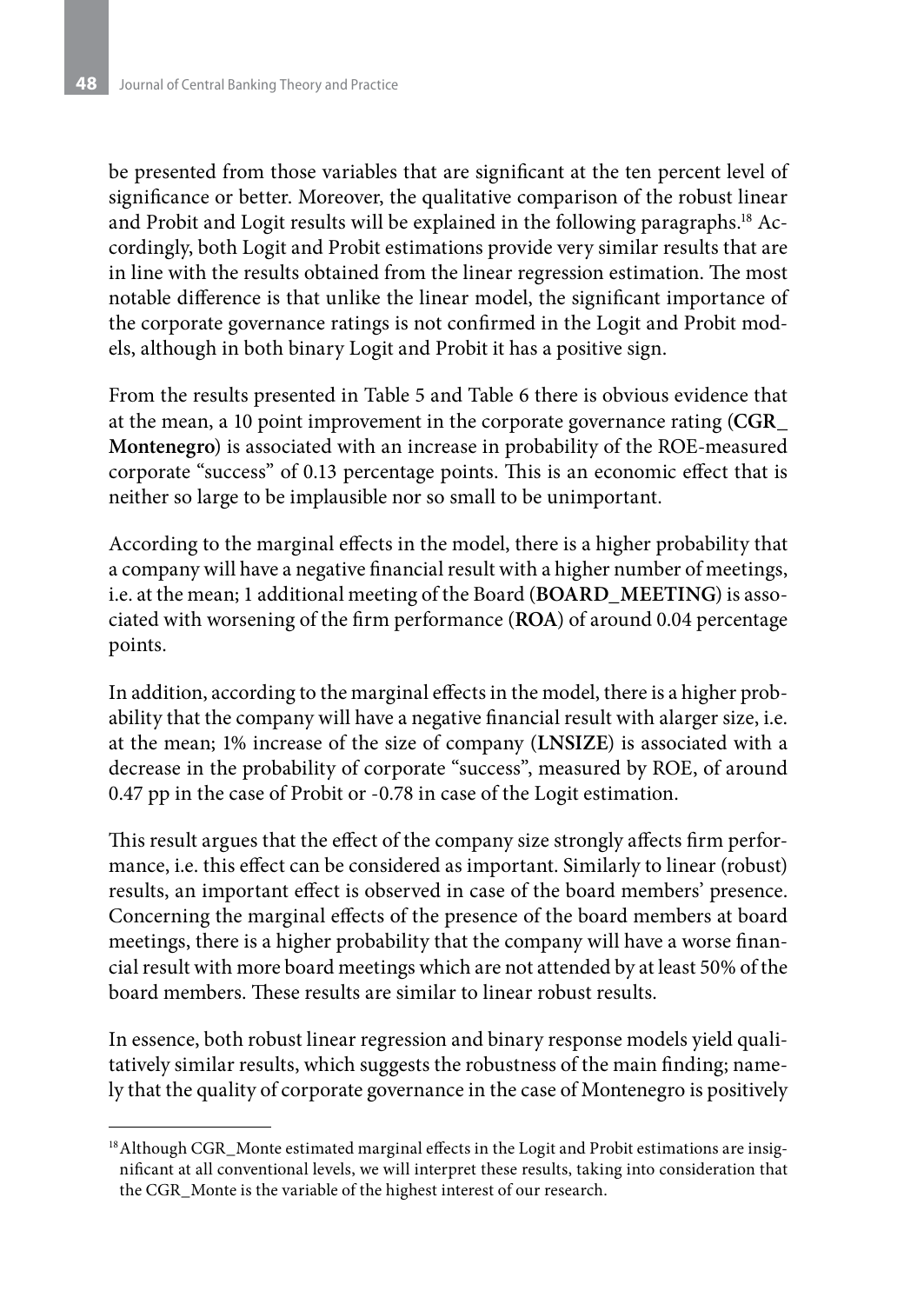associated with corporate performance. However, there are serious disadvantages (that need to be acknowledged and discussed) of the used models and they are reported in the foregoing subsection 4.

# **4. Limitation of the findings**

In core, there are two main limitations of estimations that are exogenously imposed by the size of the sample: (i) issue of endogeneity and (ii) validity of Probit and Logit estimation.

As mentioned earlier, the size of the available dataset limits our analysis. Namely, the type of estimation, the choice, as well as the number of explanatory variables are exogenously limited. However, taking into consideration the 38 sample companies (almost one fifth of all joint stock companies in Montenegro), one can argue if our sample is representative. Moreover, Black (2000) in his widely recognized paper on the quality of corporate governance in Russia establishes his empirical work based on 46 companies of several thousands of joint stock companies existing in Russia.

However, the small sample size does prevent us from assessing potential endogeneity in the model. Namely, we acknowledge the potential endogeneity of our variable of interest. It is possible that there is some element of simultaneity – mutual causation – in the relationship between corporate performance and corporate governance rating (Bolton et al, 2007). Moreover, even in the absence of simultaneity, it is possible that both are caused by some unobserved – possibly, unobservable – third factor(s). Unfortunately, within the limitations of our dataset, we cannot address these possibilities using the usual methods (e.g. instrumental variable approach). Hence, the following analysis cannot firmly identify causal relationships. However, it can investigate whether or not there are correlations present in the data that are consistent with the anticipated positive relationship between corporate governance and corporate performance.

Taking into consideration that the Probit analysis is done when categories of the variables are assumed to reflect an underlying normal distribution of the dependent variables, i.e. almost even distribution of both categories. In the case of our sample, this condition is satisfied. Also, it should be noted that both the Logit and Probit models utilize maximum likelihood estimation, which assumes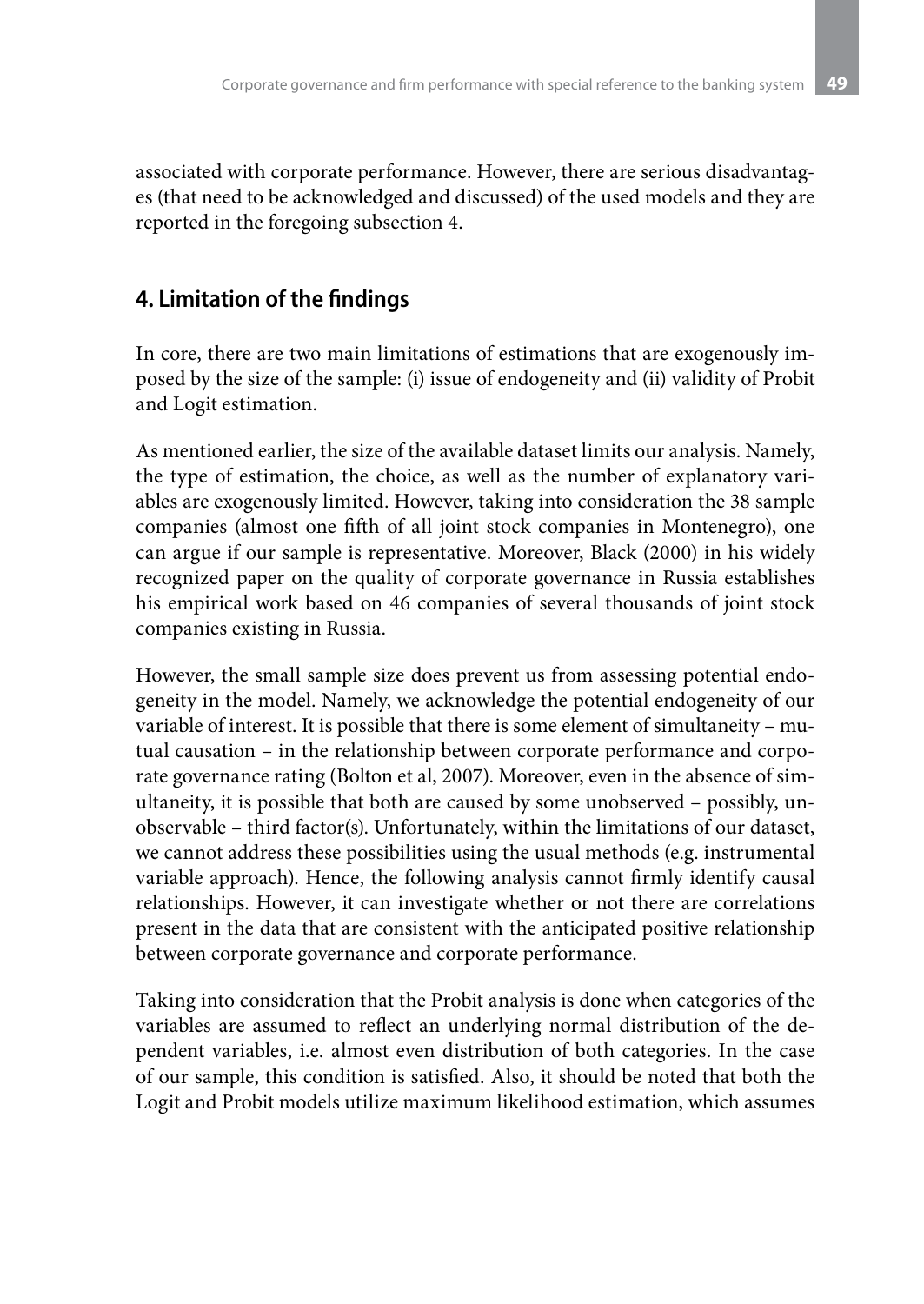a larger sample size, which is not satisfied in the case of the sample we used.<sup>19</sup> Accordingly, we claim no more for these estimates that they are indicative with respect to quantitative estimation and inference. However, as we argue above, the main purpose of these estimates is to provide a qualitative comparison with our proffered results.

### **5. Conclusion**

Corporate governance practice in the banking system differs substantially from that in corporations. The difference arises from the fact that banks have far more stakeholders than corporations (shareholders, deposit holders, debt holders, and the Government, the last being the most important) which have different, often diverging interests. Bank shareholders are usually interested in a higher level of risk and short-term perspective, while deposit holders are much more interested in stability and better risk management. Taking into account the importance of adequate risk management and sensitivity to risk of the banking system, the general assumption is that the corporate governance practice in the banking system should be much more advance in comparison to corporate governance practice in corporations. Corporate governance practice in Montenegro is very weak allowing severe violation of minority shareholders` rights, lack of transparency ad questionable corporate social responsibility. Instead, the corporate governance mechanisms have been severely underdeveloped while ownership concentration seems to be created as an efficient substitute for the corporate governance mechanisms.

On average, corporate governance index for 11 banks in Montenegro is higher compared to those achieved in the corporate sector for 4.5 basis points. This is not surprising, taking into consideration that the Montenegrin banking sector has a strong presence of foreign ownership. Thus, one would expect that the corporate governance practice in affiliations is copied from the other banks, i.e. from the country of origin. Using the OLS regression, as well as binary response models, we examine the impact of corporate governance on firm performance.

Both robust linear regression and binary response models yield qualitatively similar results, which suggest the robustness of the main finding; the quality of corporate governance in the case of Montenegro is positively associated with

<sup>&</sup>lt;sup>19</sup>A general "Rule of Thumb" to follow is that the sample size in Logit and Probit models should be at least five times the number of cells in the tables, which in the case of our sample would be 250 observations.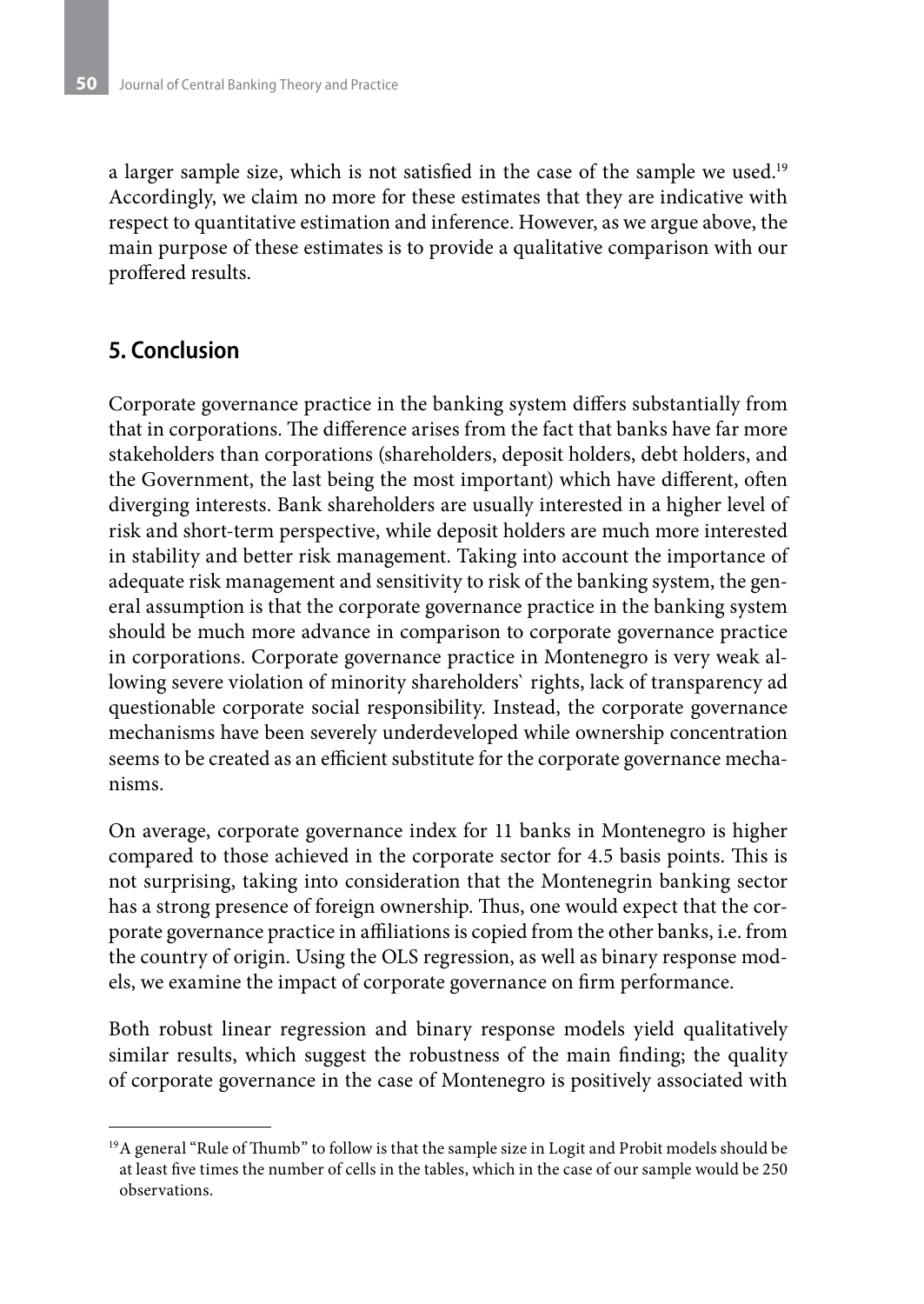corporate performance. Furthermore, the banking sector, have better firm performance, on average, than the corporate sector. However, this difference is not significant.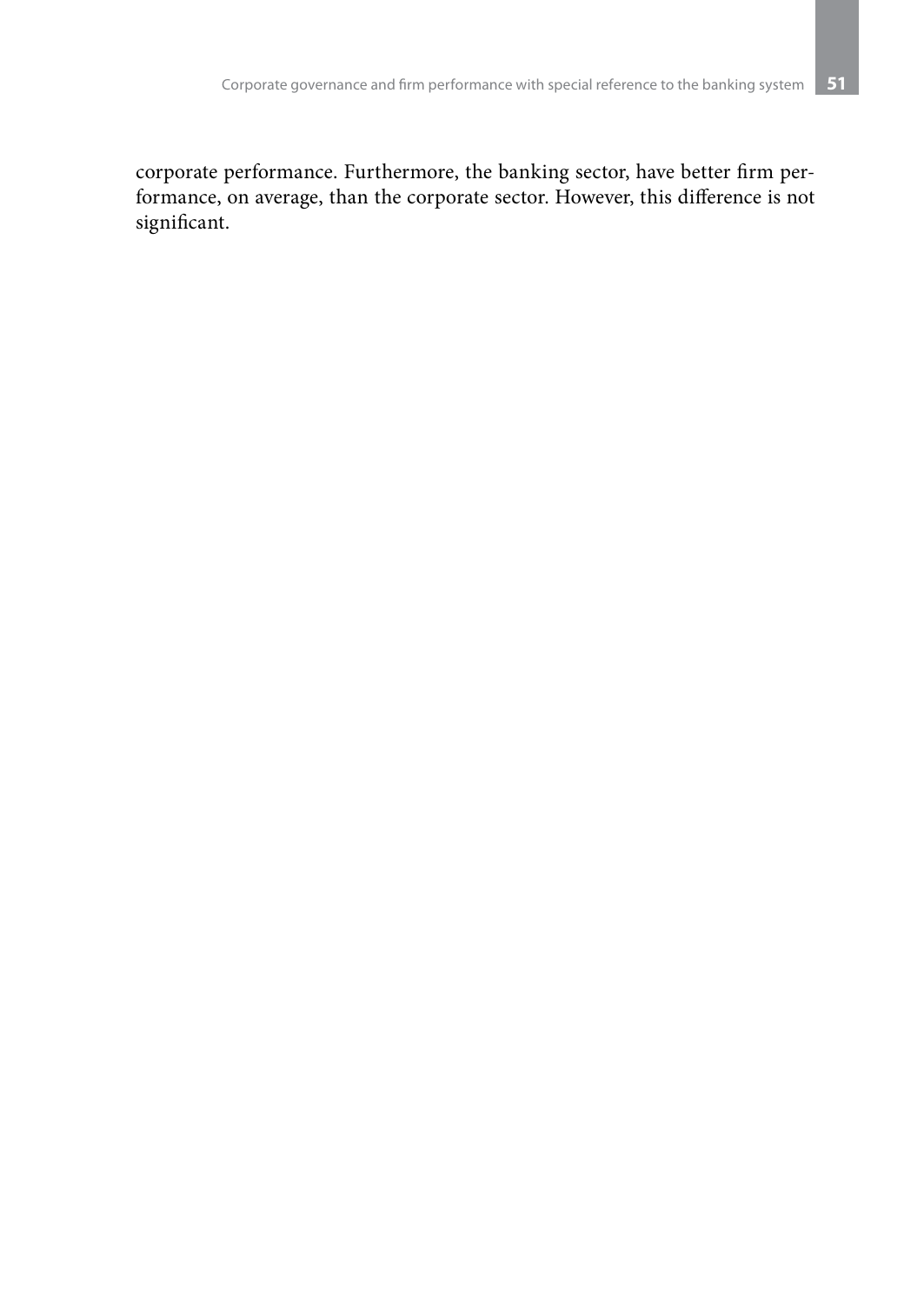### **References**

- 1. Allison, P. D. (2002). Missing data. *Thousand Oaks*, CA: Sage Publications
- 2. Bauer, R., Guenster N. & Otten, R. (2004). Empirical evidence on corporate governance in Europe. *Journal of Asset Management 5*, 2, 91-104.
- 3. Baumol J. William (1959). "Business Behaviour, Value and Growth", Macmillan, NewYork
- 4. Bhagat, S., Bolton, B., (2008). "Corporate Governance and Firm Performance", *Journal of Corporate Finance, 14*, pp 257-273
- 5. Black, B., (2001). The corporate governance behavior of market value of Russian firms. *Emerging Markets Review 2*, 89–108.
- 6. Black, B. S., Jang, H. and Kim, W. (2006). Does Corporate Governance Predict Firm's Market Value? Evidence from Korea. *Journal of Law, Economics, and Organization 22* (2), Fall
- 7. Booth, J. R., and Deli N. D. (1996). Factors affecting the number of outside directorshipsheld by CEOs, *Journal of Financial Economics 40*, 81–104.
- 8. Brick, I.E., Chidambaran, N.K., (2010). Board meetings, committee structure, and firm value. *Journal of Corporate Finance 16*, 533-553
- 9. Burkart, M., Gromb, D., Panunzi, F. (1997). Large shareholders, monitoring, and fiduciary duty. *Quarterly Journal of Economics 112*, 693–728.
- 10. Calomiris C. and Mason J. (2009). Conflicts of Interest, Low-Quality Ratings, and Meaningful Reform of Credit and Corporate Governance Ratings, Available at WorldGrowth.org.
- 11. Carpenter, M. A., and Westphal D.J. (2001). The strategic context of external network ties: Examining the impact of director appointments on board involvement in strategic decision making, *Academy of Management Journal 44*, 639–660.
- 12. Chhaochharia, V. and Grinstein Y. (2007). Corporate governance and firm value: the impact of the 2002 governance rules. *Journal of Finance 62*, 1789- 1825.
- 13. Chong, A. and F. López de Silanes. (2007a). *Corporate Governance in Latin America*. Inter-American Development Bank. Downloaded from the web page: www.iadb.org/res. Date accessed: September 14, 2008.
- 14. Core, J., Guay, W., Rusticus, T.(2006). Does weak governance cause weak stock returns: an examination of firm operating performance and investors' expectations. *Journal of Finance 61*, 655-687
- 15. Daines R, Gow I, Lacker D. (2009). Rating the ratings: How good are commercial governance ratings? Working Paper, Stanford University.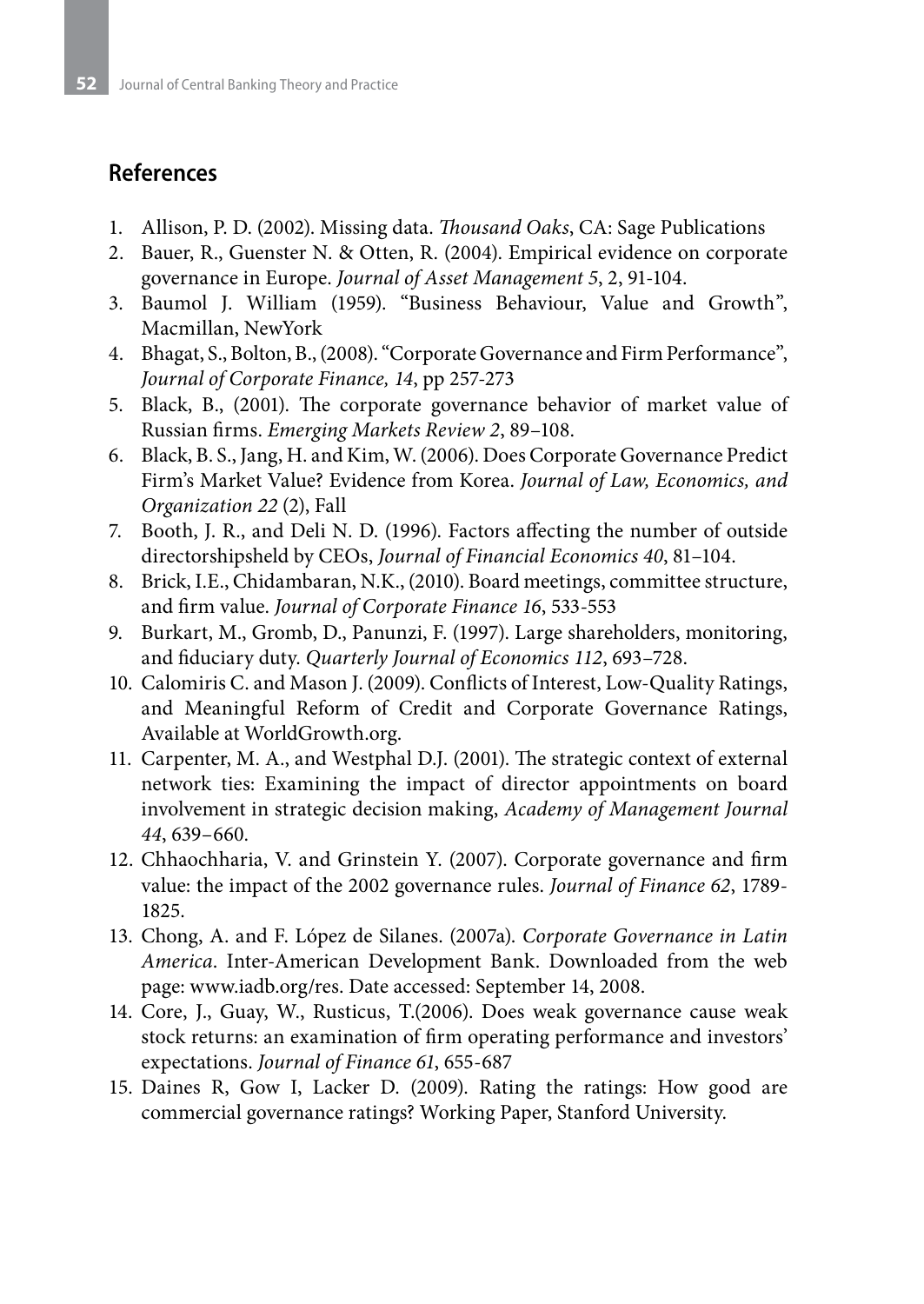- 16. Daines, R., I. Gow and D. Larker. (2008). "Rating the Ratings: How Good are Commercial Governance Ratings?" Working Paper available on the Social Science Research Network, Electronic Library at: www.ssrn.com.
- 17. Drake DS (2003). "Are You Ready for the Rating Game? The Corporate Governance Rating Phenomenon (Governance ratings): Corporate Governance Advisor," Aspen Publishers Inc., 2003. http://www. georgesonsharholder.com/pdf/ratingsgame.pdf
- 18. Drobetz, W., Schillhofer, A and Zimmermann, H. (2004). "Corporate Governance and Expected Stock Returns: Evidence from Germany." *European Financial Management, 10* (2), p. 267-293.
- 19. Durnev, A., Kim, E. (2005). To steal or not to steal: Firm attributes, legal environment, and valuation. *Journal of Finance, 60*, 1461–1493.
- 20. Eisenberg, T, Sundgren, S. and Wells, M. (1998). "Larger board size and decreasing firm value in small firms". *Journal of Financial Economics, 48*, pp  $35 - 54$ .
- 21. Ertugrul, M., Hedge, S. (2009). "Corporate Governance Ratings and Firm Performance", Risk Management Research Report, pp 139-160
- 22. Fitzmaurice, G. (2008). Missing data: Implications for analysis. Nutrition 24: 200–202.
- 23. Garay, U. and Gonzalez, M. (2008). "Corporate Governance and Firm Value: The Case of Venezuela". *Corporate governance: an international review, 16*: 194 - 209.
- 24. Gilles H. and Tomoki O. (2003). "Shareholder activism in Japan: social pressure, private cost and organized crime".
- 25. Gompers, P., J. Ishii and Metrick, A. (2003). "Corporate Governance and Equity Prices." *The Quarterly Journal of Economics, 118*, p. 107-155.
- 26. Harold D., & Lehn, l. (1985). The Structure of Corporate Ownership. *Journal of Political Economy, 93*: 1155-77.
- 27. Jensen, M. (1993). "The Modern Industrial Revolution, Exit, and the Failure of the Internal Control Systems", *Journal of Finance XLVIII*, 831-880.
- 28. Karpoff, J., Malatesta P. and Walkling, R. (1996). "Corporate Governance and Shareholder Initiatives: Empirical Evidence", *Journal of Financial Economics 42*: 365-395.
- 29. Klapper, L., Love, I. (2004). Corporate governance, investor protection and performance in emerging markets. Journal of Corporate Finance 10, 287–322.
- 30. Larcker, D., Richardson, S., and Tuna, I. (2007). Corporate governance, accounting outcomes and organizational performance, The Accounting Review
- 31. Lipton, M. and Lorsch, J. (1992). "A modest proposal for improved corporate governance", *Business Lawyer, 1*, pp 59–77.